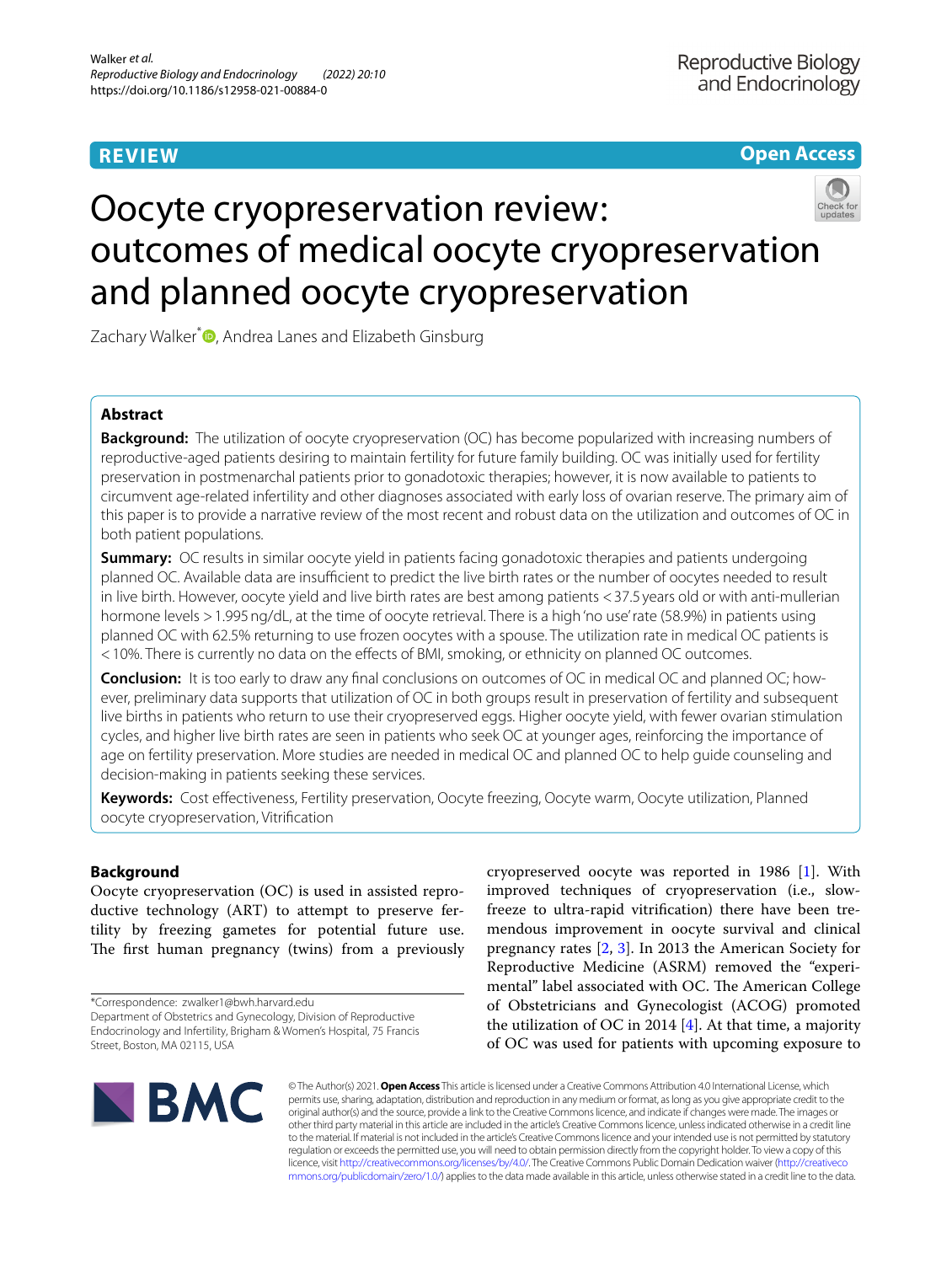gonadotoxic therapies including chemotherapy and pelvic radiation, and genetic disorders predisposing them to primary ovarian insufficiency (e.g., Fragile X premutation and monosomy X mosaicism). A 25% increase in the utilization of OC was seen from 2015 to 2016 [\[5\]](#page-12-4). In 2018 the ASRM Ethics Committee opinion stated that planned OC for patients wishing to attempt to protect against future infertility due to reproductive aging was 'ethically permissible' [[6\]](#page-12-5). ASRM continues to recommend that providers inform patients about the efficacy, safety, benefts and risks, as well as unknown long-term efects on ofspring and potential harms that are still not fully understood [\[6](#page-12-5)].

Oocyte cryopreservation has increased worldwide [\[7](#page-12-6)]. However, reproductive age patients are still inadequately aware of the effects of age on fertility  $[8-12]$  $[8-12]$  $[8-12]$ . Most patients seeking OC obtain information from online sources [[13\]](#page-12-9). Interestingly, a study of obstetricians and gynecologists revealed that, although they believe discussions of reproductive aging should be discussed with all reproductive aged patients, a majority reported a lack of time or knowledge to counsel patients on fertility preservation [\[14](#page-12-10)]. Some opinions hold that patients are "delaying" childbearing due to career aspirations; however, this is actually not the case. Most patients who pursue OC report that the reason is the lack of a suitable partner and a source of protection against future medical issues that may affect fertility  $[8, 15-17]$  $[8, 15-17]$  $[8, 15-17]$ . It is imperative that healthcare providers be equipped with the knowledge and information to counsel patients regarding reproductive aging and the option of OC.

The purpose of this narrative review on medical OC and planned OC is to compare the most recent available data on outcomes, expectations, and overall recommendations to help guide decision-making and clinical counseling for patients.

# **Materials and methods**

#### **Search strategy and study selection**

We searched the published articles in PubMed that contained the key words "autologous IVF", "fertility preservation", "oocyte cryopreservation", "elective", "cancer", "medical", or "planned". We did not include abstracts, conference proceedings, review articles, or case-reports. Studies that included pediatric, adolescent, or transgender patients were excluded. We included randomized controlled trials, systematic reviews or meta-analyses, cohort studies, and case control studies that had full-length manuscripts that were published in English in peer-reviewed journals up to July 2021. We also included studies focusing on medical OC, planned OC, and simulated/hypothetical patient cohorts if part of a cost-efectiveness study. Animal studies, studies without a comparison group (unless addressing topics of utilization of oocytes), inclusion of donor oocytes, utilizing slow-cooling techniques only, articles pertaining to surgical interventions (e.g., ovarian tissue cryopreservation or fertility-sparing surgery), in vitro maturation, frozen embryos only, and studies focused on laboratory-related technical issues were excluded. We screened the titles and abstracts of potentially related and relevant articles based on the above inclusion/exclusion criteria. We included all articles that pertained to utilization of medical OC and/ or planned OC. Final inclusion or exclusion decisions were based on examination of the articles in full.

The following data were recorded: author, year of publication, study design, sample size (patients and/ or cycles), stimulation protocol (if stated), mean age at cryopreservation, mean number of oocytes retrieved, mean number of mature oocytes (MIIs) cryopreserved, return/utilization rate, fertilization rate of MIIs, storage duration, clinical pregnancy rate, and ongoing pregnancy/live birth rate.

# **Medical oocyte cryopreservation**

Initially, OC was primarily used in patients who were going to be exposed to gonadotoxic therapies or radiation for treatment of malignancies. However, indications have expanded, such as preserving supernumerary oocytes for future use in situations where fertilizing all oocytes is not desired, unexpected unavailability of sperm at the time of oocyte retrieval, and planned female-to-male transition  $[18]$  $[18]$  $[18]$ . For the purposes of this review, we primarily focused on medical OC that pertained to patients who were diagnosed with cancer and were expected to undergo gonadotoxic therapy.

There have been significant improvements in the management of cancers leading to increased survival rates. Fertility preservation has become integral to the discussion of cancer treatment in reproductive age patients who are at risk of infertility after therapy. One study found that approximately 70% of young female cancer patients were concerned about fertility at the time of diagnosis, and 50% desired to have children after treatment  $[19]$  $[19]$ . The risk of premature ovarian failure or diminished ovarian reserve after cancer treatment is dependent on age, chemotherapy used, dosage of chemotherapy agents, and exposure to pelvic radiation. It is of the utmost priority that oncologists speak with their patients about their risks of infertility and to review potential options for fertility preservation prior to initiation of treatment, or refer them for this counseling.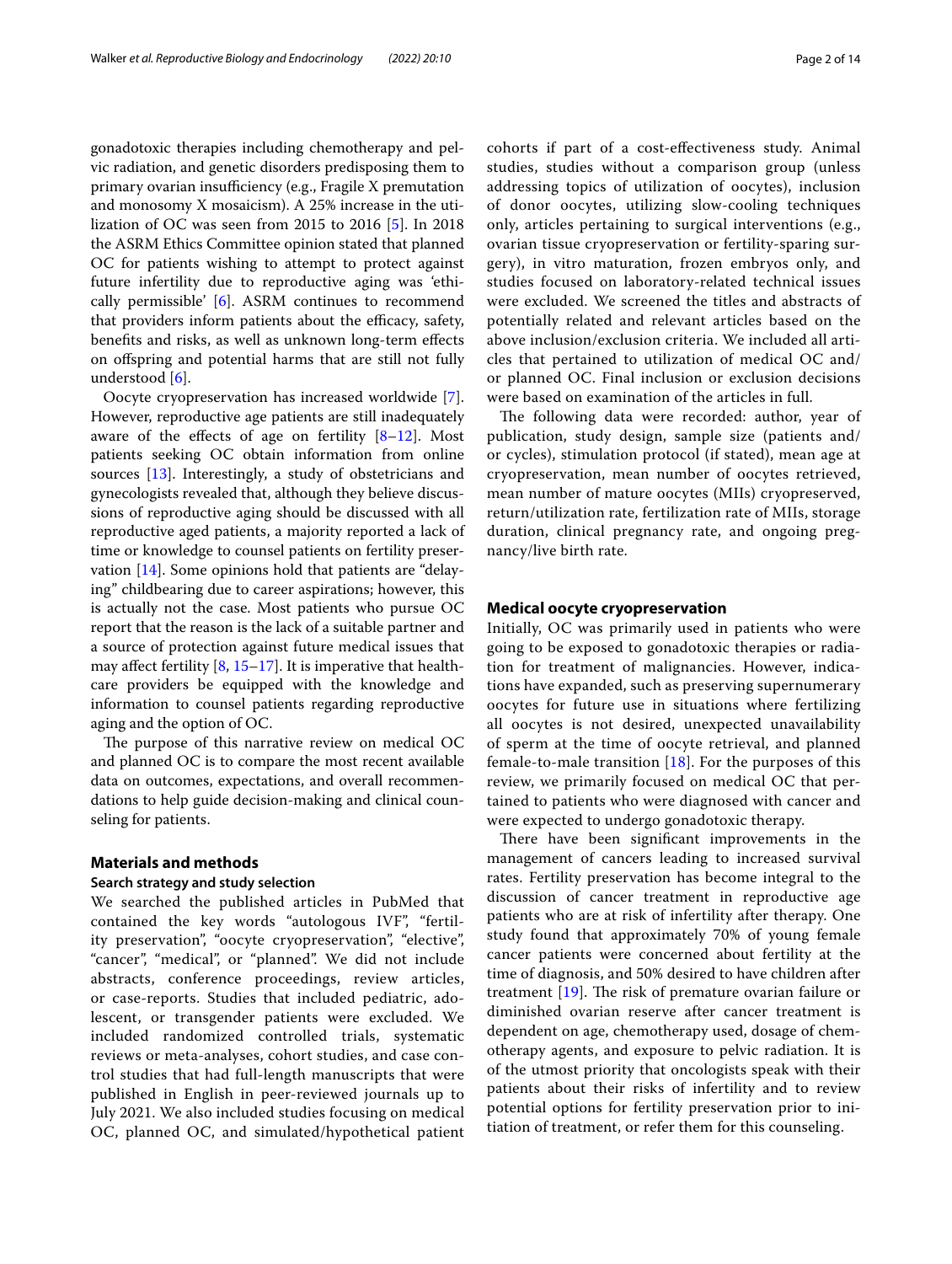#### **Outcomes of medical oocyte cryopreservation**

There are limited data regarding outcomes of autologous OC in patients with cancer (Table [1](#page-3-0)). Cobo et al. published a retrospective, observational multicenter study that included patients who underwent planned OC and medical OC from January 2007 to May 2018. They included 1073 patients (1172 cycles) who underwent medical OC. The mean age was  $32.3 \pm 3.5$  years old with 69.9% of patients being  $\leq$ 35 years old. They primarily used an antagonist plus letrozole protocol for controlled ovarian stimulation; however, they noticed that the antagonist only protocol yielded higher number of retrieved and vitrifed oocytes compared to the long GnRH-agonist and the antagonist plus letrozole groups. The mean number of mature oocytes retrieved and vitrified per cycle was  $11.4 \pm 3.5$  and  $8.7 \pm 2.1$ , respectively. Only 80 (7.4%) patients returned to used their cryopreserved oocytes with a mean storage time of  $4.1 \pm 0.9$  years. The embryo transfers were done on either day 3 or at blastocyst stage (days 5-7). The overall survival rate and implantation rate was 81.8 and 32.5%, respectively. The clinical pregnancy rate per transfer was 41.4% and the ongoing pregnancy rate per transfer was 31.0%. There were 18 live births within their cohort of medical OC. When factoring in age, they did not notice a statistically signifcant diference in number of oocytes needed to have a live birth; however, this was most likely due to small sample size. When compared to patients who underwent planned OC, medical OC patients were younger at the age of vitrifcation, had higher numbers of oocytes retrieved and vitrifed per cycle, longer storage times, lower implantation rates, ongoing pregnancy rates, and live birth rates ( $p < 0.05$ ).

Two retrospective studies by Moraes et al. and Schon et al. also compared medical OC to planned OC [[22](#page-12-15), [25](#page-12-16)]. Moraes et al. included 23 cancer patients (primarily diagnosed with breast cancer) and 164 non-cancer patients undergoing medical OC and planned OC, respectively. The mean age was  $35.13 \pm 3.72$  years old. Contrary to Cobo et al., Moraes et al. found no statistically signifcant diference in mean number of oocytes obtained per cycles (11.4 $\pm$ 8 non-cancer vs. 13.8 $\pm$ 9 cancer) and mean number of frozen mature oocytes per cycle  $(9.7 \pm 7 \text{ non-}$ cancer vs.  $11.2 \pm 7.2$  cancer). However, the inability to fnd a statistically signifcant diference may have been due to the small sample size.

Schon et al. included 117 patients (130cycles) undergoing medical OC to 98 patients (129 cycles) undergoing planned OC. Stimulation protocols used included GnRH agonist, GnRH antagonist, or flare. Patients undergoing medical OC were more likely to use an antagonist protocol compared to patients undergoing planned OC (92.9% vs. 77.8%,  $p = 0.003$ ). When adjusting for age, there were no statistically signifcant diferences in cycle parameters (e.g., gonadotropin dosage, estradiol level, number of follicles measuring >15mm at time of trigger) between medical OC and planned OC. There was no difference

in number of mature oocytes retrieved (7 (range, 4-13)

planned OC vs. 8 (range, 6-15) medical OC,  $p = 0.23$ ). Another study by Specchia et al. [[26\]](#page-12-17) investigated 18years of experience of medical OC at a tertiary care referral center. They included all 244 patients who underwent 252cycles of medical OC from January 2001 to March 2019 at a single-center. A majority of the patients were diagnosed with breast cancer (59.9%) or Hodgkin's or non-Hodgkin's lymphoma (27.4%). The primary stimulation protocol was an antagonist protocol; however, patients received antagonist plus an aromatase inhibitor if they had hormone-dependent breast cancers. The mean age of the cohort was  $31.3 \pm 6.4$  years, which is similar to that of Cobo et al.  $[7]$  $[7]$  $[7]$ . The mean number of oocytes retrieved and mature oocytes vitrifed per patient were  $13.5 \pm 8.4$  (range, 0-40) and  $9.5 \pm 6.1$  (range, 0-28), respectively. The return rate for use of cryopreserved oocytes was 4.5% with a short mean duration of storage of 3.4years showing that as of the time of publication a majority of patients who undergo medical OC had not yet returned to utilize their vitrified oocytes. The reasons for this were not investigated, but may have included cancer progression requiring further treatment, spontaneous pregnancy, or lack of a partner. As tamoxifen use for 10years is recommended for patients with ER positive breast cancer, some delays may have been due to wanting to maximize disease free survival. The clinical pregnancy rate of the 11 patients who returned to use their cryopreserved oocytes was 36.4% per patient (16.7% per transfer) with a total of 2 live births overall. At the conclusion of the study, 95.7% of oocytes retrieved were still in storage.

A prospective study by Marklund et al. investigated the efficacy and safety of controlled ovarian stimulation protocols using GnRH antagonist with or without the addition of letrozole in breast cancer patients undergoing medical OC  $[21]$  $[21]$  $[21]$ . This was a prospective, multicenter study from January 1, 1995 to June 30, 2017 at six Swedish fertility programs. Approximately 600 women were enrolled with 468 undergoing fertility preservation. Forty-one percent of those were undergoing medical OC. The mean age of the overall cohort was 32.5years old (range, 21-42). Marklund et al. compared GnRH antagonist with letrozole  $(n = 224)$  with GnRH antagonist without letrozole  $(n = 156)$ , conventional start ( $n = 179$ ) versus random start ( $n = 201$ ), and the use of GnRH agonist trigger ( $n = 96$ ) versus hCG trigger  $(n = 128)$  in patients using a GnRH antagonist protocol with letrozole. They found no statistically significant differences in number of cryopreserved oocytes when using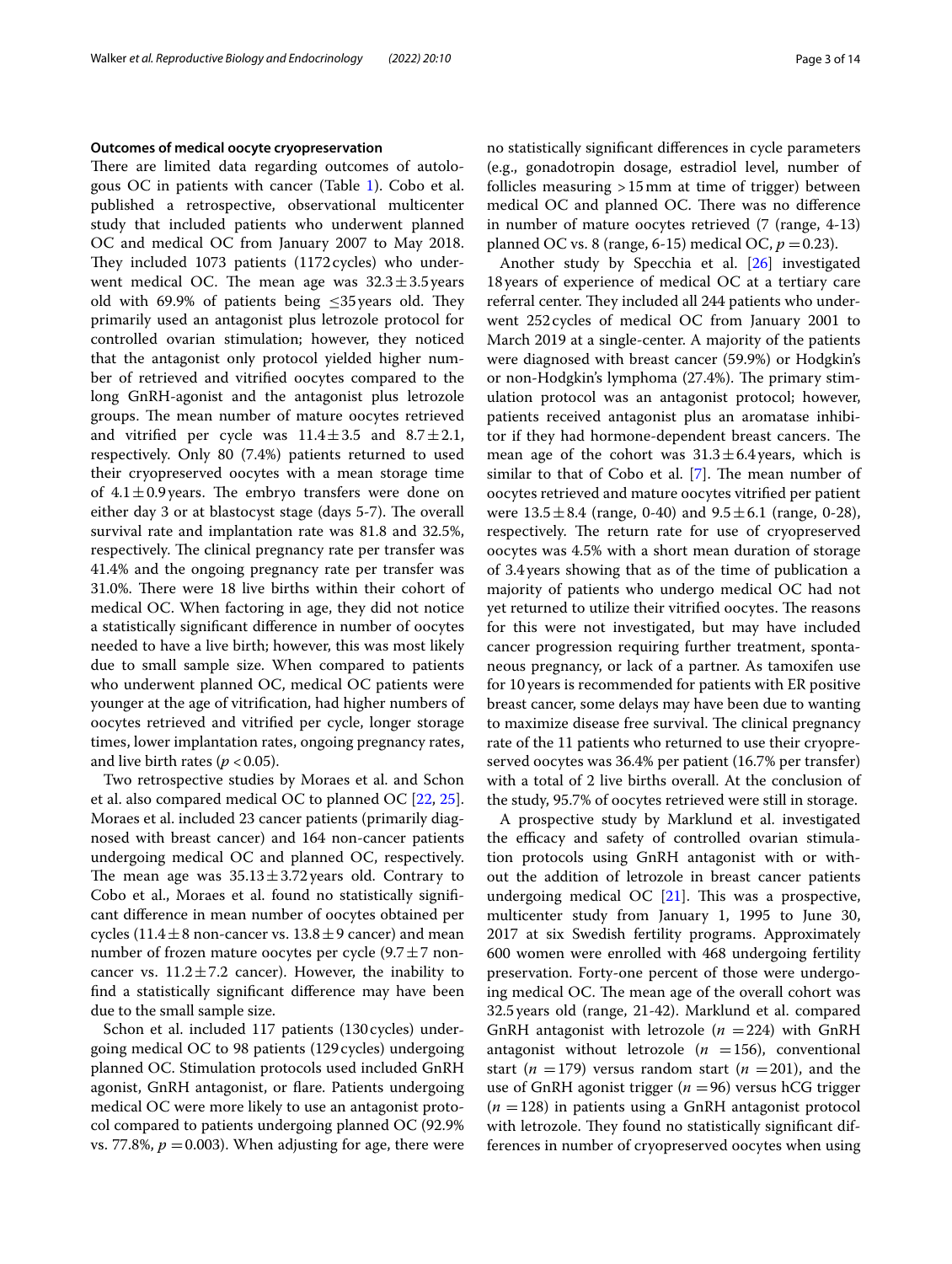|                                          |               |                                                                    |                                                                                    | Table 1 Studies including cycle outcomes of ovarian stimulation protocols in patients undergoing medical oocyte cryopreservation                  |                                                                                                                                                                                                                                                                                      |                                                                                                                                                                                                      |
|------------------------------------------|---------------|--------------------------------------------------------------------|------------------------------------------------------------------------------------|---------------------------------------------------------------------------------------------------------------------------------------------------|--------------------------------------------------------------------------------------------------------------------------------------------------------------------------------------------------------------------------------------------------------------------------------------|------------------------------------------------------------------------------------------------------------------------------------------------------------------------------------------------------|
| Author, year (ref)                       | Type of study | Study population                                                   | Sample size                                                                        | Stimulation protocols                                                                                                                             | Mean number of oocytes<br>retrieved                                                                                                                                                                                                                                                  | Mean number of mature (MII) oocytes<br>cryopreserved                                                                                                                                                 |
| Cobo et al., 2018 <sup>[7]</sup>         | Retrospective | POC and MOC                                                        | 6362 patients<br>1073 MOC<br>■ 5289 POC                                            | Antagonist+letrozole<br>Antagonist<br>Agonist                                                                                                     | Antagonist+letrozole: 11.2±8.1 <sup>b</sup><br>Antagonist+letrozole: NA<br>Antagonist: 13.4 ±9.5 <sup>a,b</sup><br>Antagonist: 10.5 ±7.3ª<br>Agonist: 8.8 ± 5.9<br>Agonist: 8.3 ±6.2<br>MOC:<br>ن<br>S                                                                               | Antagonist+letrozole: 8.6±6.6<br>Antagonist+letrozole: NA<br>Antagonist: 10.3 ± 7.5 <sup>ª</sup><br>Antagonist: 8.1 ± 5.8ª<br>Agonist: 5.8 ±4.6<br>Agonist: 6.5 ±4.8<br>MOC:<br>CC:                  |
| Kawwass et al., 2019 [20] Meta-analysis  |               | POC and MOC                                                        | 6427 medically indicated<br>13,626 POC<br>6863 other<br>29,631 cycles<br>12715 MOC | Standard Antagonist<br>Mixed/other <sup>b</sup><br>Agonist flare<br>Antagonist                                                                    | $\frac{1}{2}$                                                                                                                                                                                                                                                                        | POC (ref) <sup>c</sup> : 82.6% (95% CI 80.6-82.7)<br>Medical <sup>c</sup> : 81.7% (95% CI 80.8-82.6)<br>Other <sup>c</sup> : 82.2% (95% CI 82.2-83.2)<br>MOC <sup>-</sup> : 81.1% (95% CI 80.1-82.0) |
| Marklund et al., 2020<br>[21]            | Prospective   | MOC or embryo cryopreser-<br>BrCA patients undergoing<br>vation    | 610 women (380 cycles)                                                             | Antagonist+letrozole+hCG trigger<br>Antagonist+letrozole+GnRHatrigger<br>Antagonist+letrozole<br>Conventional start<br>Random start<br>Antagonist | Antag+letrozole: 1232 (range, 0-55) <sup>d</sup><br>Conventional: 12.3 (range, 0-55) <sup>d</sup><br>Antagonist: 12.21 (range, 0-52) <sup>d</sup><br>GnRHa: 13.66 (range, 0-55) <sup>a,d</sup><br>Random: 12.2 (range, 0-52) <sup>d</sup><br>hCG: 11.32 (range, 0-44) <sup>a,d</sup> | Antag+letrozole: 9.7 (range, 0-40)<br>Conventional: 10.6 (range, 0-40)<br>Antagonist: 10 (range, 1-27)<br>Random: 8.97 (range, 0-24)<br>GnRHa: 10.4 (range, 0-40)<br>hCG: 9.1 (range, 0-28)          |
| De Moraes et al., 2019<br>$[22]$         | Retrospective | POC and MOC                                                        | 187 patients<br>164POC<br>$23$ MOC                                                 | Variable (primarily Antagonist)                                                                                                                   | MOC: 15.6 ± 9.1<br>POC: 13.0±9.1<br>MOC: 13.8±9<br>POC: 11.4±8<br>Per patient:<br>Per cycle:                                                                                                                                                                                         | MOC: 11.2 ± 7.2<br>MOC: 12.7 ± 7.1<br>20C:11.1±82<br>75.97±7<br>Per patient:<br>Per cycle:                                                                                                           |
| Pereira et al., 2017 [23]                | Retrospective | Cancer patients undergoing<br>MOC or embryo cryopreser-<br>vation  | 341 patients                                                                       | Antagonist+letrozole<br>GnRHa trigger<br>GnRHa trigger<br>hCG trigger<br>hCG trigger<br>Antagonist                                                | GnRHa trigger: 14.5±11.4<br>GnRHa trigger: 13.1 ± 7.1<br>hCG trigger: 12.5±7.8<br>hCG trigger: 13.6±7.5<br>Antagonist+letrozole <sup>c</sup> :<br>Antagonist <sup>c</sup> :                                                                                                          | GnRHa trigger: 13.3 ± 7.9ª<br>GnRHa trigger: 11.8 ± 5.8<br>$NCG$ trigger: $9.3 \pm 6.0$ <sup>a</sup><br>hCG trigger: 9.9 ± 6.0<br>Antagonist+letrozole <sup>c</sup> :<br>Antagonist <sup>c</sup> :   |
| Quinn et al., 2017 [24]                  | Retrospective | Patients diagnosed recently<br>with BrCA undergoing POC<br>and MOC | 191 BrCA (with and<br>without letrozole)<br>589 patients<br>398 POC                | Antagonist                                                                                                                                        | BrCA+letrozole: 20.1±1.1ª<br>BrCA: 16.6±1.2<br>POC: 17.0 ± 0.5 <sup>a</sup>                                                                                                                                                                                                          | BrCA+letrozole: 14.1±0.8<br>BrCA: 12.2±1.0<br>POC: 13.2±-0.4                                                                                                                                         |
| Schon et al., 2017 [25]                  | Retrospective | POC and MOC                                                        | 130 MOC<br>$129$ POC<br>259 cycles                                                 | Antagonist <sup>a</sup><br>Agonist <sup>a</sup><br>Flare <sup>a</sup>                                                                             | MOC: 11 (range, 8-18)<br>POC: 10 (range, 6-15)                                                                                                                                                                                                                                       | MOC: 8 (range, 6-15)<br>POC: 7 (range, 4-13)                                                                                                                                                         |
| Specchia et al., 2019 [26] Retrospective |               | MOC                                                                | 244 patients (252 cycles)                                                          | Antagonist+letrozole<br>Antagonist                                                                                                                | 13.5 ± 8.4 (range 0-40) per patient                                                                                                                                                                                                                                                  | 9.5 ±6.1 (range 0-24) per patient                                                                                                                                                                    |

Table 1 Studies including cycle outcomes of ovarian stimulation protocols in patients undergoing medical oocyte cryopreservation

*POC* planned oocyte cryopreservation, *MOC* medical oocyte cryopreservation, *NA* not available, *NS* not statistically signifcant, *BrCA* Breast cancer, *GnRHa* GnRH agonist a*POC* planned oocyte cryopreservation, *MOC* medical oocyte cryopreservation, MA not available, NS not statistically significant, *BrCA* Breast cancer, GnRHa GnRH agonist<br><sup>a</sup> p < 0.05

● 713 MOC ● 1835 healthy

2543 patients<br>● 713 MOC<br>● 1835 healthy

Variable NS NA

 $\gtrapprox$ 

Variable

 $\lessgtr$ 

**Turan et al., 2018** [[27\]](#page-12-22) Meta-analysis MOC 2543 patients

Meta-analysis

<span id="page-3-0"></span>Turan et al., 2018 [27]

MOC

b Mixed/other stimulation protocol includes Clomid ± FSH, aromatase inhibitors ± FSH, unstimulated cycle, mixed cycle incorporating more than one protocol ± FSH, unstimulated cycle, mixed cycle incorporating more than one protocol ± FSH, aromatase inhibitors b Mixed/other stimulation protocol includes Clomid

<sup>c</sup> Percentage of mature oocytes using Poisson model for predicted number of oocytes retrieved (does not include cancelled cycles or those with 0 eggs retrieved) c Percentage of mature oocytes using Poisson model for predicted number of oocytes retrieved (does not include cancelled cycles or those with 0 eggs retrieved)

<sup>d</sup> Includes oocyte and embryo cryopreservation d Includes oocyte and embryo cryopreservation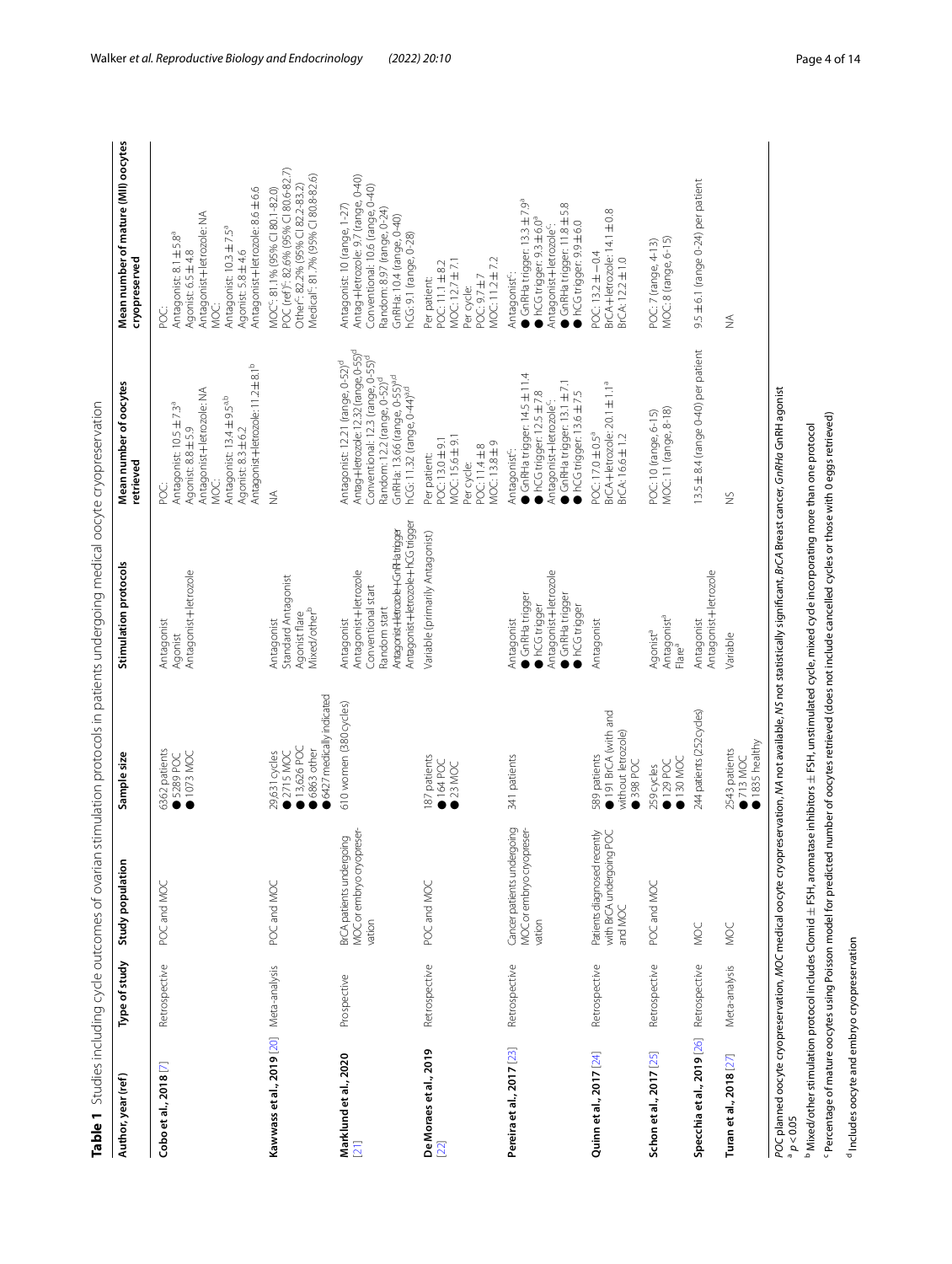GnRH antagonist with letrozole versus without letrozole (mean number of cryopreserved oocytes: 9.7 with letrozole vs 10 without letrozole,  $p = 0.81$ ) or between conventional start versus random start (mean number of cryopreserved oocytes: 10.6 conventional vs 8.97 random,  $p = 0.067$ ). However, in patients utilizing GnRH antagonist with letrozole and GnRH agonist trigger had a higher number of oocytes retrieved compared to patients with GnRH antagonist with letrozole and hCG trigger (13.66 GnRH agonist trigger vs. 11.32 hCG trigger,  $p = 0.027$ ). This was also seen in a study by Pereira et al. [[23\]](#page-12-20) who investigated cancer patients undergoing controlled ovarian stimulation for fertility preservation with GnRH antagonist protocol with or without letrozole and compared cycle outcomes with either use of a GnRH agonist trigger versus hCG trigger. They included 341 patients with an overall mean age of  $33.3 \pm 5.1$  years. The primary cancer diagnosis was breast cancer (75.3%) followed by lymphoma/leukemia (9.7%). They found that using a GnRH agonist trigger resulted in higher number of MII oocytes cryopreserved compared to hCG trigger in patients using letrozole-based protocols  $(11.8 \pm 5.8)$ GnRH agonist vs.  $9.9 \pm 6.0$  hCG,  $p = 0.04$ ) and those using gonadotropin-only protocols  $(13.3 \pm 7.9 \text{ GnRH})$ agonist vs.  $9.3 \pm 6.0$ ,  $p = 0.02$ ).

Kawwass et al. [\[20](#page-12-19)] conducted a national retrospective review using national surveillance data on 29,631 autologous OC cycles from the Society for Assisted Reproductive Technology Clinical Outcomes Reporting System (SART CORS) performed from 2012 to 2016 to compare outcomes of fertility preservation between patients with and without cancer. When compared to planned OC, patients undergoing medical OC were typically <35years old, had higher body mass indices (BMI), lived in the South, and underwent antagonist protocols. There was no diference in cancellation or hyperstimulation rates, or oocyte yield (approximately 16 oocytes, 80% maturation rate) between the two groups, as also shown in prior studies [[24,](#page-12-21) [27](#page-12-22)]. Neither oocyte fertilization rates nor live birth rates were reported.

Lyttle Schumacher et al. did a cost-efectiveness study on OC for cancer patients prior to high and low-risk gonadotoxic therapy  $[28]$  $[28]$ . The purpose of their study was to fnd the live birth rate and cost-efectiveness of fertility preservation with OC compared to expectant management (no-OC) in 25-40year old cancer patients based on estimated gonadotoxicity treatment 5years after cancer diagnosis. Their model took into account the type of chemotherapy, the potential development of primary ovarian insufficiency after treatment, and effect of age on fertility decline. Low-risk chemotherapy was equated to therapies such as adriamycin, bleomycin, vinblastine, and dacarbazine for management of Hodgkin lymphoma, while high-risk chemotherapy was equated to conditioning chemotherapeutic regimens used for hematopoietic stem cell transplant for leukemia. When comparing OC to no-OC, the maximum improvement in live birth rate was achieved at 37years old for low-risk chemotherapy (68% OC vs. 37% no-OC) and at 27 years old for highrisk chemotherapy (66% OC vs.  $14%$  no-OC). The cost per additional live birth in low-risk chemotherapy ranged from \$44,645 to \$83,424 with the most cost-efective time period at 37years old. On the other hand, the cost per additional live birth in high-risk chemotherapy ranged from \$34,194 to \$75,970 with the most cost-efective time period at 25years old. Despite OC being more costly, it is the most cost-efective strategy to improve live birth rates in patients expecting to undergo low or high-risk chemotherapy within 5years of cancer diagnosis and who are not considering donor oocytes.

# **Summary**

Women cryopreserving oocytes for medical indications appear to have similar oocyte yields as women undergoing planned OC. The return rate for patients utilizing medical OC is  $<$  10%. There are still limited data on pregnancy and live birth rates from oocytes cryopreserved for medical indications prior to potentially sterilizing therapy.

#### **Planned oocyte cryopreservation**

The ASRM published an evidence-based guideline on planned OC in 2021 but data are limited. These guidelines reviewed the most recent literature and cautioned against planned OC without appropriate counseling regarding the sparsity of data and unknown sequelae [[18\]](#page-12-13). We included eleven primary studies for this review (Table  $2$ ). The main areas of focus were live birth rates, efect of age on OC, and number of cryopreserved oocytes needed to obtain a live birth.

# **Live birth rates in planned oocyte cryopreservation**

Doyle et al. [[30](#page-13-0)] published a retrospective study which found that 128 cycles undergoing autologous embryo transfer (ET) from warmed vitrifed oocytes had lower numbers of MII oocytes inseminated (8.0 vs. 10.1,  $p = .0002$ ) and blastocyst-stage embryo transfers (50.9%) vs. 66.1%, *p* < .001) when compared to 2963 cycles using fresh oocytes. There were similar fertilization rates (69.5% vs. 71.7%, *p* > .05) and ongoing pregnancy rates (38.6% vs. 36%,  $p > .05$ ), and higher clinical pregnancy rates and clinical pregnancy losses per clinical pregnancy rate in the vitrifed oocyte group compared to the fresh oocyte group. One confounding factor in this study is the inclusion of patients undergoing oocyte cryopreservation due to lack of sperm at time of oocyte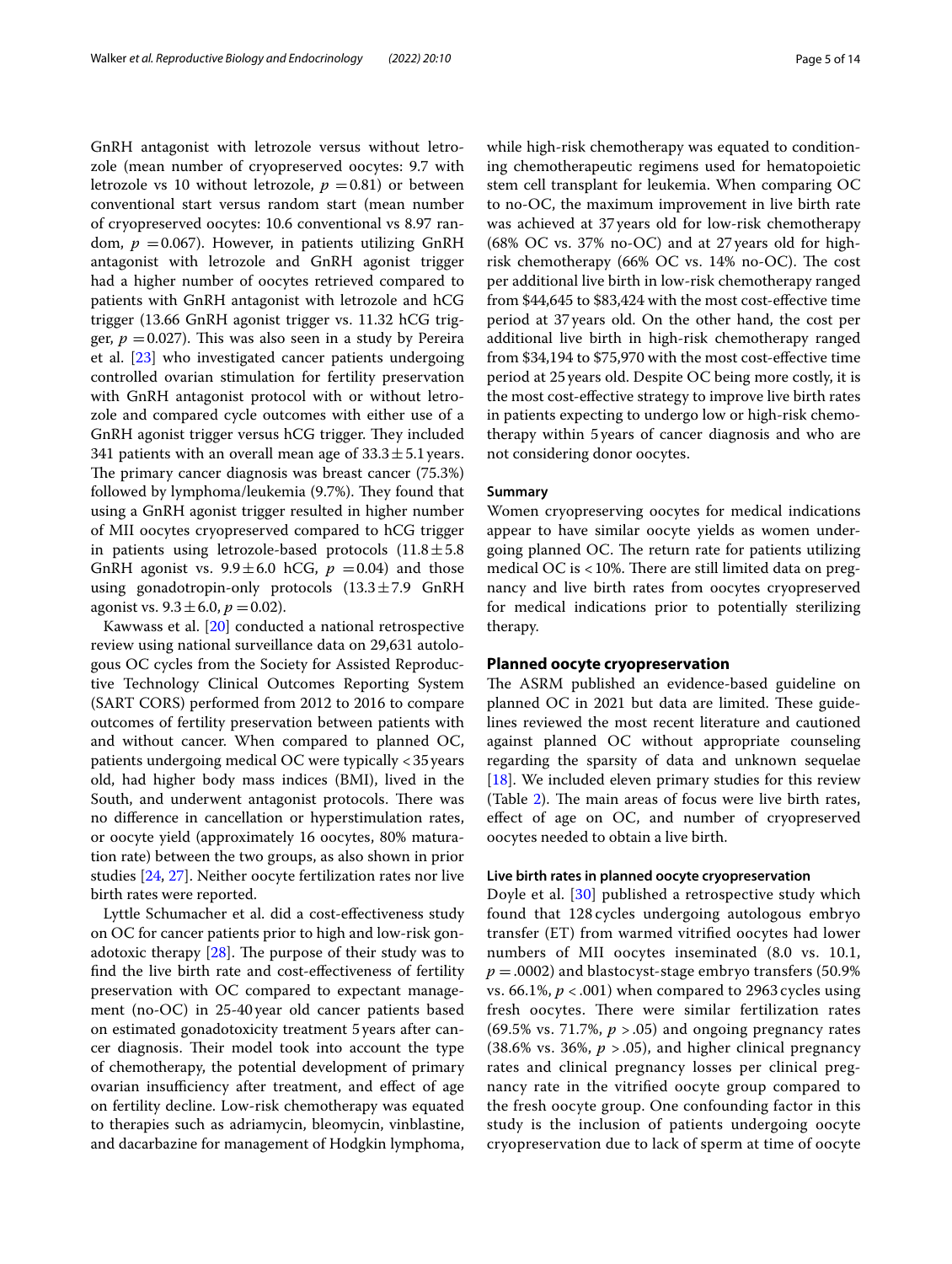<span id="page-5-0"></span>

|                                  | Table 2 Baseline details of pivotal studies included in the review for planned oocyte cryopreservation |                                                                                                          |                                                                                                           |                                          |                                               |                                                                                                                                                                                                                                                                                                       |
|----------------------------------|--------------------------------------------------------------------------------------------------------|----------------------------------------------------------------------------------------------------------|-----------------------------------------------------------------------------------------------------------|------------------------------------------|-----------------------------------------------|-------------------------------------------------------------------------------------------------------------------------------------------------------------------------------------------------------------------------------------------------------------------------------------------------------|
| Author, year (ref)               | Type of study                                                                                          | Study population                                                                                         | Sample size                                                                                               | cryopreservation in years<br>Mean age at | Stimulation Protocol                          | mature oocytes (MIIs)<br>Mean number of<br>cryopreserved                                                                                                                                                                                                                                              |
| Blakemore et al., 2021 [29]      | Retrospective                                                                                          | $\geq$ 1 POC                                                                                             | 231 patients (280 cycles)                                                                                 | 38.2 (range 23-45)                       | Antagonist, LDL, Microflare                   | 35-37:11.5<br>38-40:90<br>41-42:99<br>< 35:13.8<br>>42:6.8                                                                                                                                                                                                                                            |
| Cobo et al., 2018 <sup>[7]</sup> | Retrospective                                                                                          | POC and MOC                                                                                              | 1073 MOC (1172 cycles)<br>5289 POC (7044 cycles)<br>5362 patients                                         | MOC: 32.3 ± 3.5<br>POC: 37.2 ±4.9        | Antagonist+letrozole<br>Antagonist<br>Agonist | POC: 7.3 ± 11.3 per cycle<br>$MOC: 8.7 \pm 2.1 per cycle$                                                                                                                                                                                                                                             |
| Doyle et al., 2016 [30]          | Retrospective                                                                                          | Women undergoing IVF/ICSI<br>for infertility compared to<br>POC+MOC                                      | 2963 fresh ICSI cycles in<br>128 POC + MOC cycles<br>1283 vitrified/warmed<br>nfertile couples<br>oocytes | POC+MOC: 34.9<br>Fresh: 35.5             | Antagonist, Microflare                        | POC+MOC: 8.0<br>Fresh: 10.1                                                                                                                                                                                                                                                                           |
| Garcia-Velasco et al., 2013 [31] | Retrospective                                                                                          | POC and MOC                                                                                              | 035 patients (1080 cycles)<br>475 MOC (355 cycles)<br>560 POC (725 cycles)                                | MOC: 31.9 ± 5.1<br>POC: 36.7 ±4.2        | Antagonist Antagonist+letrozole               | MOC: 8.5 per patient<br>POC: 9.9 per patient                                                                                                                                                                                                                                                          |
| Goldman et al., 2017 [32]        | Retrospective, modeling study                                                                          | First fresh male-factor and/or<br>ICSI cycles and egg donation<br>tubal factor only autologous<br>cycles | Male factor and or tubal fac-<br>Egg donation ( $n = 54$ )<br>$tor(r = 466)$                              | Autologous: NA<br>Donor: 28.5            | $\lessgtr$                                    | $\leq$ 35: 13.7 $\pm$ 7.5<br>$>42:6.9 \pm 5.6$<br>36:14.6±7.4<br>37:11.8±6.9<br>42:10.3±6.9<br>39:85±49<br>$40:8.3 \pm 5.6$<br>38:85±5.7<br>$41:9.7 \pm 4.2$                                                                                                                                          |
| Gürtin et al., 2019 [33]         | Retrospective                                                                                          | POC and non-POC                                                                                          | 83 non-POC (96 cycles)<br>46 POC (64 cycles)<br>129 patients                                              | Non-POC: 37.2<br>POC: 37.7               | $\frac{1}{2}$                                 | Non-POC: 11.2 per patient<br>Non-POC: 6.1 per cycle<br>POC: 14.0 per patient<br>POC: 9.3 per cycle                                                                                                                                                                                                    |
| Leung et al., 2021 [34]          | Retrospective                                                                                          | POC < 38 versus ≥38 years<br>$\frac{1}{\sqrt{2}}$                                                        | 921 patients (1265 cycles)                                                                                | 38.1 ± 1.8 (range 34-42)                 | ₹                                             | $\geq$ 38: 15.2 $\pm$ 7.7 per patient<br>$<$ 38: 18.4 $\pm$ 9.2                                                                                                                                                                                                                                       |
| Maslow et al., 2020 [35]         | Retrospective                                                                                          | $\geq$ 1 POC                                                                                             | 1241 patients (1799 cycles)                                                                               | $35.6 \pm 3.26$                          | Antagonist, Microflare                        | 1st cycles ( $n = 1241$ ):<br>2nd cycles $(n = 401)$ :<br>35-37: 12.12±8.26<br>$\leq$ 35: 15.41 $\pm$ 9.53<br>$\leq 35:10.87 \pm 7.74$<br>$41 - 42:7.25 \pm 6.76$<br>38-40: 9.75 ± 7.72<br>35-37:9.60±6.44<br>38-40:784±4.84<br>$41 - 42: 8.12 \pm 6.90$<br>$>42:6.12 \pm 4.73$<br>$>42:430 \pm 2.95$ |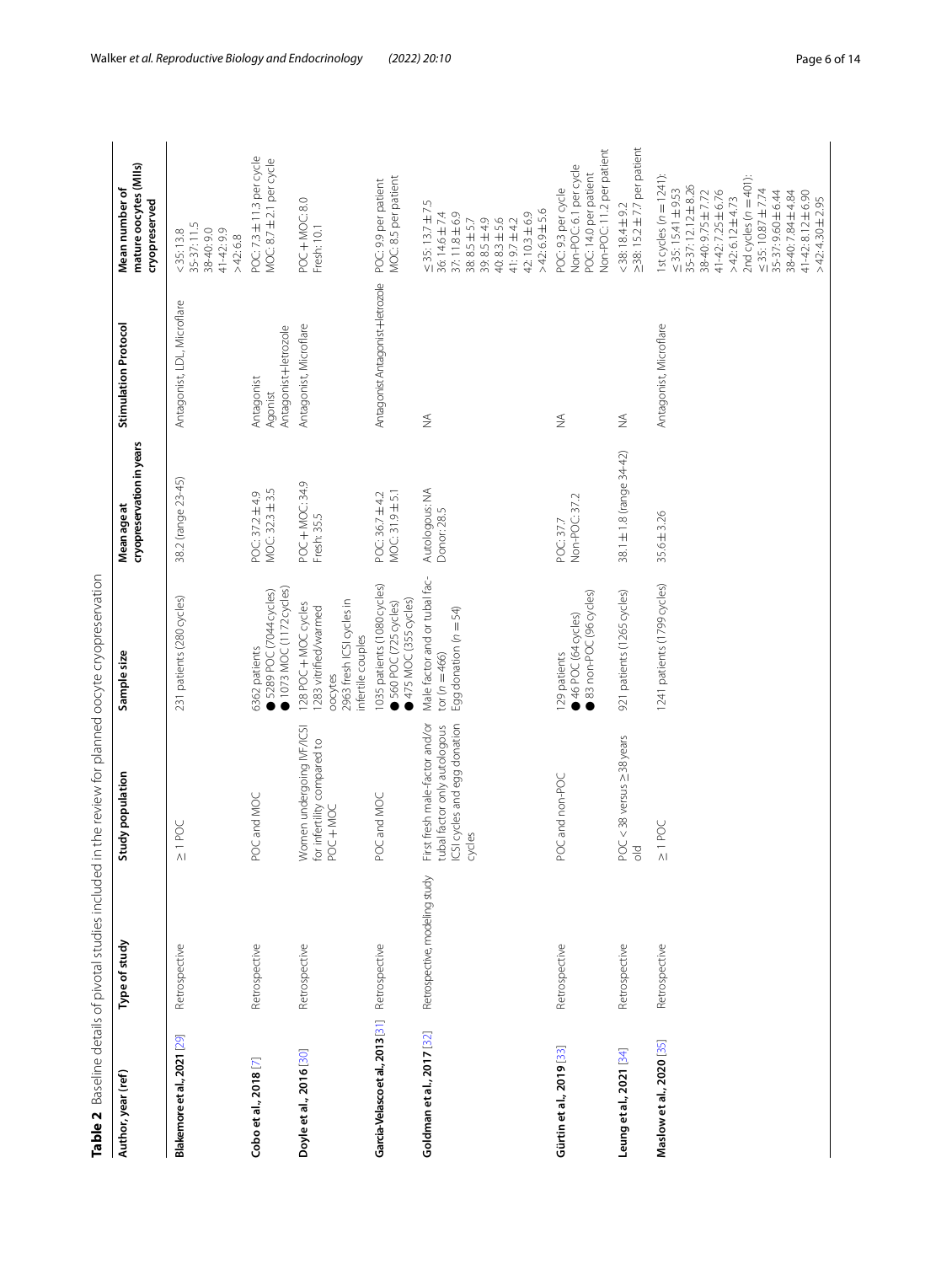| r  |
|----|
| α. |
|    |
|    |
|    |
| U  |
|    |
|    |

| Type of study<br>uthor, year (ref)       |                                                               | tudy population                                                                                                    | Sample size           | cryopreservation in years<br>Mean age at                                                    | <b>Stimulation Protocol</b> | mature oocytes (MIIs)<br>Mean number of<br>cryopreserved |
|------------------------------------------|---------------------------------------------------------------|--------------------------------------------------------------------------------------------------------------------|-----------------------|---------------------------------------------------------------------------------------------|-----------------------------|----------------------------------------------------------|
| Nagy et al., 2017 [36]                   | Prospective, phase IV, multi-<br>center, observation registry | warmed cryopreserved (slow<br>freeze & vitrification) oocytes<br>First cycles using thaw/<br>(autologous or donor) | 193 patients          | Vitrified: 26.0 ± 2.8 (range<br>Slow freeze: $25.1 \pm 2.7$<br>(range 20-31)<br>$21 - 31$ ) | $\frac{4}{2}$               |                                                          |
| Wafi et al., 2020 [37]                   | Retrospective, survey                                         | ४                                                                                                                  | 138 completed surveys | 35.7 (range 24-42)                                                                          | $\frac{4}{2}$               | 17,6                                                     |
| Wennberg et al., 2018 [38] Retrospective |                                                               | 8                                                                                                                  | 254 patients          | 36.9 (range 23-43)                                                                          | ≸                           | 26                                                       |

POC planned oocyte cryopreservation, MOC medical oocyte cryopreservation, NA not available, ICS/intracytoplasmic sperm injection, OC oocyte cryopreservation, LDL low-dose luteal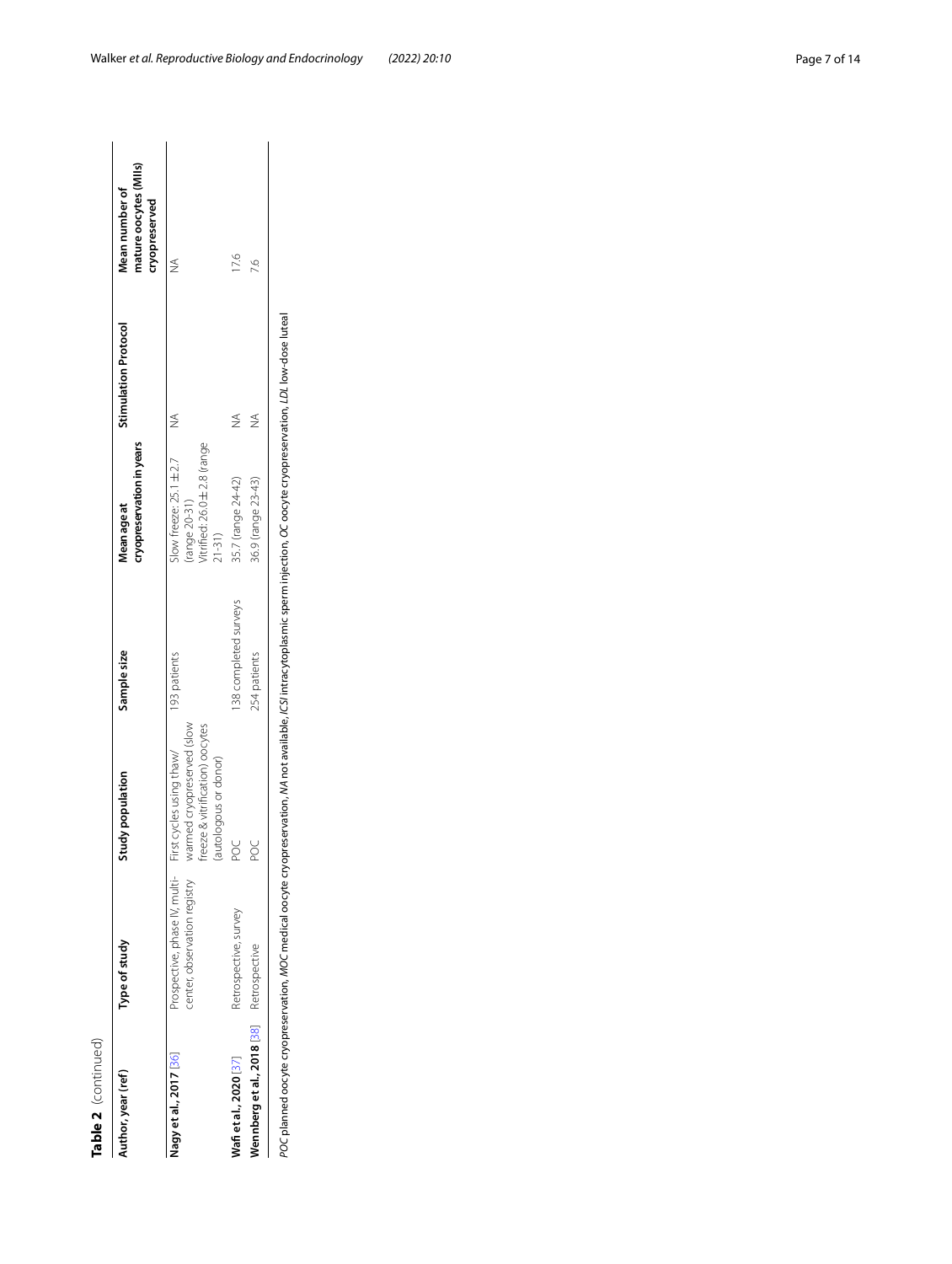retrieval  $(N = 52$  cycles by 51 patients). Although male factor infertility was not found to be statistically signifcant between the two groups within the analysis, the inclusion of these additional patients who did not strictly meet the defnition of planned OC introduces bias into the results of the study for outcomes within patients undergoing planned OC.

The 2018 study by Cobo et al.  $[7]$  $[7]$  investigated the indication for fertility preservation related to success in IVF cycles after planned OC and for medical fertility preservation. As previously noted, this was a retrospective, observational multicenter study that included 6362 patients treated from January 2007 to May 2018. Of these, 5289 patients undergoing 7044cycles, had planned OC. One of the main outcomes of this study was live birth rate (Table  $3$ ). The mean age of patients who underwent planned OC was  $37.2 \pm 4.9$  with 81.1% of patients having their oocytes vitrified  $>35$  years old. The mean number of mature oocytes retrieved and vitrifed per cycle was  $9.6 \pm 8.4$  and  $7.3 \pm 11.3$ , respectively. The survival rate was 83.9% with an implantation rate of 42.6%. The clinical pregnancy rate per transfer was 50.7% and

ongoing pregnancy rate per transfer was 39.2%. 115 live births occurred within the planned OC group.

A recent 2021 study by Leung et al. investigated the clinical experience of patients who had undergone planned OC  $[34]$  $[34]$  $[34]$ . They performed a retrospective, observational study that included 921 patients (1265cycles) who underwent planned OC from June 2006 to October 2020 at a single institution within an insurance mandated state. They split their cohort into two groups: <38 and  $\geq$  38 years old. Mean age of patients included was 36.6years with the mean age at time of use at  $38.1 \pm 1.8$  years (range, 34-42). The mean number of mature oocytes vitrifed and mean number of cycles used per patient were  $17.1 \pm 8.6$  and  $1.4 \pm 0.6$ , respectively. There was no significant difference in mean number of oocytes cryopreserved based on age. Oocyte survival rate was 84.9% after vitrifcation and 57.1% after slow-freeze. Fertilization rate was 74% among both groups. The clinical pregnancy rate per transfer  $(54.5\% \text{ for } < 38; 39.3\%)$ for  $\geq$ 38 years old) or per patient who achieved transfer (64.0% for <38; 52.4% for  $\geq$ 38 years old) was not different between groups. Also, the live birth rate per transfer

| Author, year (ref)                 | Mean duration in Return rate (%) Survival rate (%)<br>storage (years) |                                                                   |                                                                    | <b>Mean Fertilization</b><br>rate $(% )$ | <b>Clinical Pregnancy</b><br>Rate (%)                                                                                                                                                      | <b>Ongoing Pregnancy/</b><br><b>Live Birth Rate</b>                                                                                                                                              |
|------------------------------------|-----------------------------------------------------------------------|-------------------------------------------------------------------|--------------------------------------------------------------------|------------------------------------------|--------------------------------------------------------------------------------------------------------------------------------------------------------------------------------------------|--------------------------------------------------------------------------------------------------------------------------------------------------------------------------------------------------|
| <b>Blakemore et al., 2021 [29]</b> | < 35:8<br>35-37:6.6<br>38-40: 5.3<br>$41 - 42:49$<br>>42:5            | $<$ 35:40<br>35-37:44.1<br>38-40: 36.3<br>41-42: 33.3<br>>42:25.0 | $<$ 35: 72.8<br>35-37:77.0<br>38-40:73.7<br>41-42:66.6<br>>42:78.0 | 68.8                                     | <b>NA</b>                                                                                                                                                                                  | Live birth (fresh/eSET)<br>$<$ 35: NA/3<br>35-37: 3/10<br>38-40: 3/5<br>$41 - 42:2/0$<br>$>42$ : NA/NA                                                                                           |
| Cobo et al., 2018 [7]              | $POC: 2.1 \pm 1.6$<br>$MOC: 4.1 \pm 0.9$                              | POC: 12.1<br><b>MOC: 7.4</b>                                      | POC: 83.9<br>MOC: 81.8                                             | <b>NA</b>                                | POC: 50.7 per transfer<br>MOC: 41.4 per transfer                                                                                                                                           | POC: 39.2% per transfer<br>MOC: 31.0% per transfer                                                                                                                                               |
| Doyle et al., 2016 [30]            | Vitrified: 8.0<br>Fresh: 0                                            | Vitrified: NA<br>Fresh: NA                                        | Vitrified: 86.1<br>Fresh: NA                                       | Vitrified: 69.5<br>Fresh: 71.7           | Vitrified: 54.4 per cycle<br>Fresh: 45.1 per cycle                                                                                                                                         | Vitrified: 38.6%<br>Fresh: 36.0%                                                                                                                                                                 |
| Fuchs Weizman et al., 2020 [39]    | $1.8 - 4.8$                                                           | $12.1 - 15$                                                       | 85%                                                                | 66-84%                                   | 39-84%                                                                                                                                                                                     | <b>NA</b>                                                                                                                                                                                        |
| Garcia-Velasco et al, 2013 [31]    | $POC: 1.7 \pm 0.6$<br>MOC: NA                                         | POC: 4.6<br>MOC: 0.8                                              | POC: 84.8%<br>MOC: NA                                              | <b>NA</b>                                | POC: 42.3 per patient<br>MOC: 25 per patient                                                                                                                                               | POC: 30.7% per patient<br>MOC: 25% per patient                                                                                                                                                   |
| Gürtin et al., 2019 [33]           | <b>POC: 4.8</b><br>Non-POC: 0.4                                       | <b>NA</b>                                                         | <b>NA</b>                                                          | <b>NA</b>                                | <b>NA</b>                                                                                                                                                                                  | POC: 17.4%<br>Non-POC: 22.9%                                                                                                                                                                     |
| Leung et al., 2021 [34]            | $<$ 38: 4.1<br>$\geq$ 38: 3.2                                         | $<$ 38: 5.6<br>>38:11.9                                           | Vitrified: 84.9%<br>Slow: 57.1%                                    | $<$ 38:78<br>$\geq$ 38:70                | <38:54.5 (95% CI 37.6-<br>71.5) per transfer<br>>38:39.3 (95% CI 21.2-<br>57.4) per transfer<br><38:64.0 (95% CI 45.2-<br>82.8) per patient<br>>38:52.4 (95% CI 31.0-<br>73.7) per patient | <38:48.5% (95% CI 31.4-<br>65.5) per transfer<br>>38: 28.6% (95% CI 11.8-<br>45.3) per transfer<br><38:56.0% (95% CI 36.5-<br>75.5) per patient<br>>38: 38.1% (95% CI 17.3-<br>58.9) per patient |
| Wennberg et al., 2018 [38]         | 4.0                                                                   | 15                                                                | 78                                                                 | 62                                       | <b>NA</b>                                                                                                                                                                                  | 36-37: 56% per transfer<br>38-39: 17% per transfer<br>$\geq$ 40: 0% per transfer<br>36-37: 63% per woman<br>38-39: 26% per woman<br>$\geq$ 40: 0% per woman                                      |

<span id="page-7-0"></span>**Table 3** Summary of cycle outcomes and utilization of included studies in patient who underwent planned oocyte cryopreservation

*NA* Not available, *eSET* euploid single embryo transfer, *POC* planned oocyte cryopreservation, *MOC* medical oocyte cryopreservation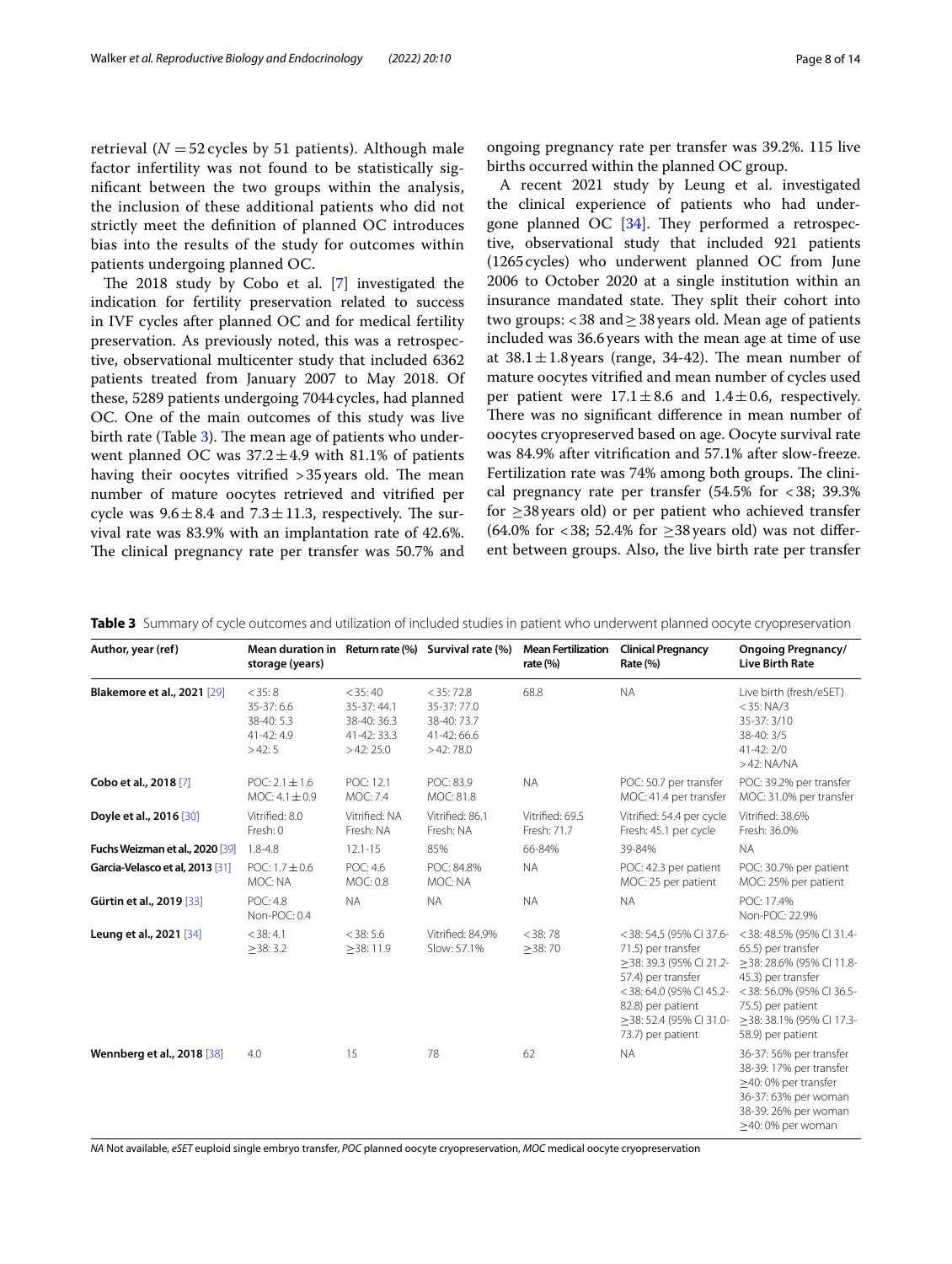(48.5% for  $<38$ ; 28.6% for  $\geq$ 38 years old) or per patient who achieved transfer (56.0% for <38year old; 38.1% for ≥38years old) was not diferent between both groups. In addition, the live birth rate among all patients who initiated a thaw/warm cycle  $(n = 68)$  was 38.9% for  $< 38$  years old and 25% for  $\geq$ 38 years old. No successful pregnancy occurred in patients who utilized planned OC when ≥40years old. Some limitations of this study were the inclusion of slow-freeze and vitrifcation cycles and the limited generalizability given that the study was conducted in an insurance mandated state.

Blakemore et al. conducted a large retrospective study at a single, urban university-afliated fertility center on patients who underwent  $\geq$ 1 cycle of planned OC from January 2005 to December 2009  $[29]$  $[29]$ . They analyzed 231 patients (280cycles). Eighty-eight patients (38.1%) returned to thaw/warm oocytes for intended intracytoplasmic sperm injection (ICSI) and embryo transfer. The mean age of patients returning to thaw/warm oocytes was 43.9years (range, 38-50years) with a mean duration of oocyte vitrification of 5.9 years (range, 1-12 years). The mean survival rate post-thaw was 74.2% (median 73.7%, range 0-100%) and the mean fertilization rate was 68.8%; these rates did not differ based on age  $(p = 0.79)$ . There were 41 fresh ET of thawed/warmed oocytes. Thirteen embryo transfers (31.7%) with a mean of 3.4 embryos transferred were performed on Day 3. The remaining 28 transfers (68.3%) with a mean number of embryos transferred of 1.8 were performed on day 5. Of those who underwent a fresh transfer, 28.2% of patients achieved a live birth. In addition, 49 patients underwent preimplantation genetic testing for aneuploidy (PGT-A) with the mean of 4.2 embryos being biopsied per patient (range, 0-14). The average euploidy rate was 28.9%. The live birth rate per transfer of an euploid embryo was 66.7% within the PGT-A group.

A study by Wennberg et al. [[38](#page-13-9)] on planned OC included 254 patients who underwent planned OC at a private IVF center in Sweden between August 1, 2011 to August 31, 2017. The mean age at first vitrification was 36.9 (range, 23-43) and the mean number of frozen oocytes per patient undergoing ≥1 retrieval was 7.6  $(range, 1-37)$ . The mean age of those who utilized their oocytes was 38.7 (range, 36-42) at vitrifcation and 42.7 (range, 38-45) at thaw/warming. Within the group of patients who returned to use their oocytes, the mean number of mature oocytes banked was 12.8 (range, 1-37) with a 78% survival rate and 62% fertilization rate. Live birth rates per transfer were 56, 17, and 0% at 36-37, 38-39, and  $\geq$  40 at age of vitrification, respectively. Alternatively, the live birth rate per patient was 63, 26, and 0% at 36-37, 38-39, and  $\geq$  40 at age of vitrification, respectively. One interesting characteristic of this study worth highlighting is that the local recommendation for patients undergoing planned OC was to obtain  $\geq$ 15-20 oocytes to achieve an live birth; however, only 18% of patients were able to achieve this goal suggesting that live births are still possible with lower oocyte yields.

Gürtin et al. performed a retrospective study of planned OC within the UK over a 10-year time frame [[33\]](#page-13-4). They sought to understand more the characteristics of the group of patients who returned to use their eggs. This analysis included 129 patients stratified into two categories: social egg freeze (SEF) and non-SEF. Non-SEF incorporated egg freeze for clinical reasons (e.g., intentional part of IVF treatment or to batch eggs), incidental egg freeze (e.g., no sperm available at time of egg retrieval), and ethical egg freeze (e.g., patients who did not believe in freezing embryos). Ultimately 46 patients underwent  $64$  cycles in the SEF group (planned OC). The average age at time of freeze was 37.7 years within the SEF group. The success rate, which was defined as both live birth and ongoing pregnancy, was 17.4% within the SEF group.

A 2020 retrospective questionnaire of patients who had previously undergone planned OC between January 2009 and September 2016 at a single center within the UK also reported on live birth rates  $[37]$ . Three hundred and forty-two patients had undergone planned OC during this time frame; however, only 138 completed surveys. The mean age at vitrification was 35.7 (range, 24-42) and the mean follow-up was  $4.5 \pm 2.4$  years. The mean number of oocytes cryopreserved was 17.6 (range, 2-64). Sixty-one patients reported they tried to conceive after planned OC. Forty-six percent (28/61) of respondents reported that they used their cryopreserved eggs to try to conceive and 46% (13/28) reported having a live birth. The number of ET performed was not reported.

Two smaller observational studies done by Garcia-Velasco et al. and Nagy et al. also investigated ongoing pregnancy and live birth rates. Garcia-Velasco et al. reported the results of controlled ovarian hyperstimulation in oncological and non-oncological patients seeking fertility preservation. Five hundred and sixty non-oncological patients were included in the study (mean age  $36.7 \pm 4.2$  years); 26 patients returned for thaw/warming of frozen oocytes. Twenty-four fresh embryo transfers were performed (mean number of embryos transferred  $1.5 \pm 0.6$ ). The clinical pregnancy rate per patient was 42.3% and the ongoing pregnancy was 30.7% after a fresh embryo transfer [[31\]](#page-13-2). Fifteen patients underwent a frozen embryo transfer (mean number of embryos transferred  $2.3 \pm 0.7$ ), and had a clinical pregnancy rate per patient of 46.6% and ongoing pregnancy rate per patient of 33.3% [[31\]](#page-13-2). Nagy et al. reported ART outcomes after autologous oocyte vitrifcation and thawing in 46 cycles after planned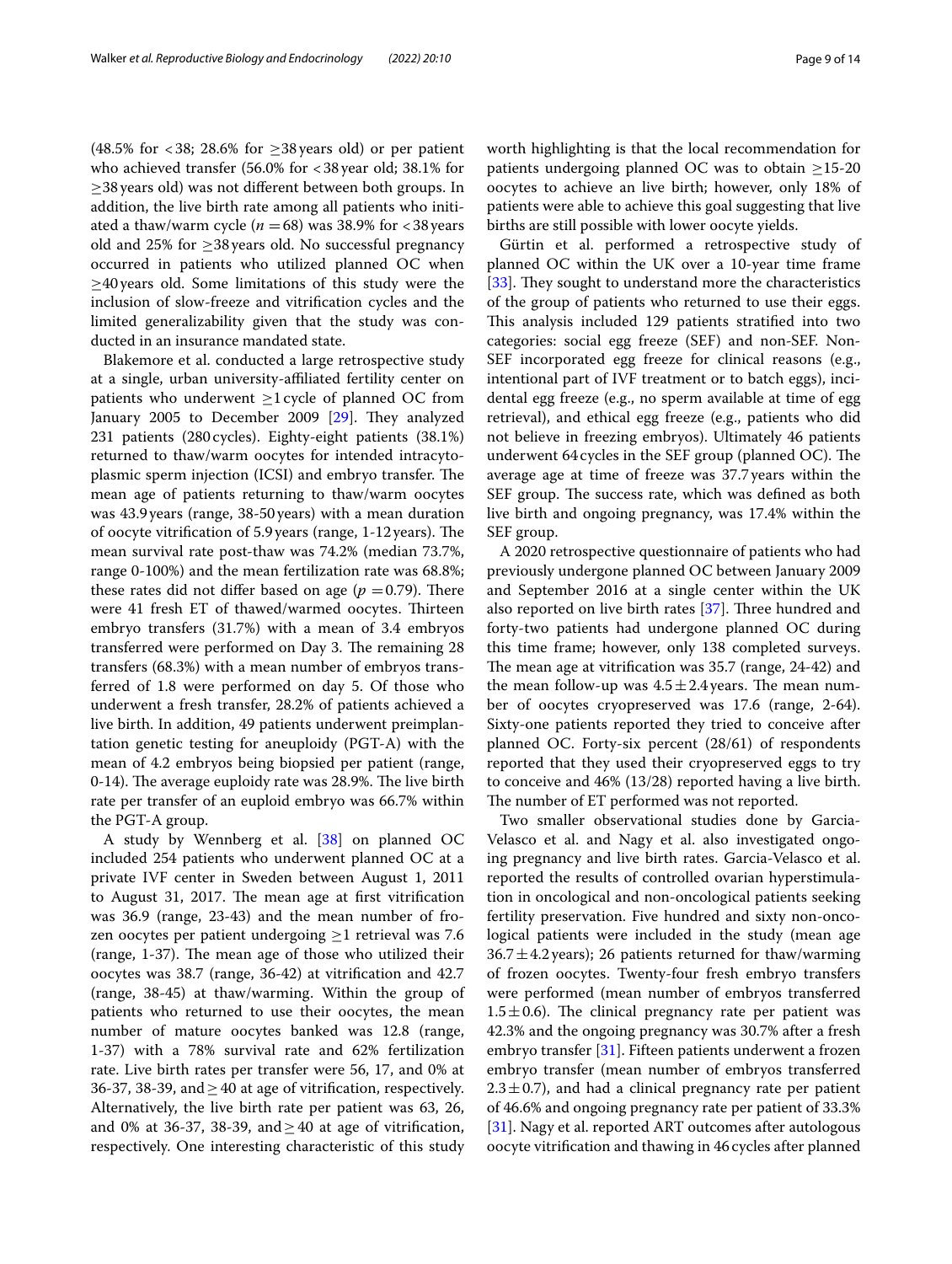OC (mean age  $33.9 \pm 3.9$  years old (range, 25-43 years)) [[36\]](#page-13-7). The mean number of embryos transferred per cycle was  $2.7 \pm 1.0$ .  $(3.0 \pm 1.0$  day 3 vs.  $2.2 \pm 0.7$  day 5/6). Twelve transfers (30%) resulted in a clinical pregnancy and 8cycles resulted in a live birth (17.4%). Unfortunately, neither investigation used a control group.

A retrospective cohort study, by Maslow et al., of 1241 patients (1799cycles) at a single, large OC program revealed the likelihood to achieve an estimated live birth rate (eLBR) of 50, 60, and 70% within 1-2 cycles of planned OC [[35\]](#page-13-6). Using data from Doyle et al. and Gold-man et al. [[30](#page-13-0), [32](#page-13-3)], they extrapolated the thresholds for an age-based number of frozen mature oocytes needed to obtain a 50, 60, and 70% eLBR. The mean number of frozen MIIs based on age is included in Table [2](#page-5-0). They found that the main contributors to success in this study were young age, high AMH, high peak estradiol, and low total gonadotropin usage. Sixty-six percent of patients in this study achieved a 50% eLBR with their frst cycle while 51% of patients achieved an eLBR of 70% with their frst cycle. Having an AMH >1.995ng/dL was predictive of an eLBR of 60% with their frst cycle regardless of age ( $p < 0.001$ ). In addition, patients  $< 37.5$  years old were more likely to obtain a 60% eLBR with their frst cycle regardless of AMH level ( $p < 0.001$ ). For patients who did not reach a 50% eLBR during their frst cycle, 69.3% were able to achieve at least 50% eLBR during their second cycle. Patients >42years old were not able to reach 50% eLBR within two cycles. Maslow et al. were able to generate a table from their data using age, AMH level, and number of frozen MIIs to predict eLBR (Table [4](#page-9-0)).

# **Efect of age at time of oocyte retrieval**

There is currently insufficient data to counsel patients on the optimal age at which to undergo planned OC. Not surprisingly, the few studies available on this subject indicate that younger oocyte age results in higher live birth rates per embryo transfer.

Doyle et al. [\[30](#page-13-0)] found that patients who undergo autologous planned OC <38years old had higher clinical pregnancy rates per embryo transfer than patients  $\geq$ 38 years old at time OC (60.2% vs. 43.9%). However, the data included patients who underwent planned OC as well as patients who underwent OC for other indications. Nagy et al. [[36](#page-13-7)] found that live birth rates among patients who underwent planned OC at  $<$  35 years old were significantly better than patients  $\geq$ 35 years old (24 (23.8%) vs. 26 (12.0%),  $p < .05$ ); however, this study had several limitations because they used the Human Oocyte Preservation Experience registry to enroll patients. Limitations that are accompanied with use of a registry include selection bias due to entry of non-sequential patients, missing data, changes in cryopreservation technique, small sample size, and the inclusion of patients that underwent medically indicated OC due to lack of sperm at time of egg retrieval. Gürtin et al. [[33\]](#page-13-4) also noticed a decline in successful outcomes (defned as live birth rate and ongoing pregnancy rate) with increasing age at time of frst vitrifcation; however, their numbers were too small to measure statistically. Cobo et al. [\[7](#page-12-6)] investigated the probability of live birth based on the age at vitrifcation and found signifcantly higher cumulative live birth rates for younger patients ( $\leq$ 35 years old) compared to older patients ( $>$ 35 years old) ( $p$  < 0.0001).

Leung et al. [\[34](#page-13-5)] reported contrary fndings on the significance of age at the time of vitrification. The mean age at time of vitrification was  $38.1 \pm 1.8$  years old (range, 34-42years) with the mean age at oocyte thaw of  $41.8 \pm 2.1$  years old. They did not find any statistical signifcance in cumulative live birth rates between patients who vitrifed oocytes at <38 and≥38years old most likely due to their low return rate (7.4%) and subsequent small sample size  $(n = 46)$  (Table [3\)](#page-7-0). However, no patients who vitrified  $\geq$ 40 years old had a successful pregnancy.

A systematic review and meta-analysis done by Fuchs Weizman et al. included 43 studies and found that planned  $OC$  is the most cost efficient at 35 years old (assuming a minimum of 60% utilization) [\[39,](#page-13-10) [40](#page-13-11)]. Another study by Mesen et al. found that planned OC was cost-efective at 37years old if patients were willing

<span id="page-9-0"></span>**Table 4** Maslow et al. number of frozen MII oocytes in first retrieval by age and AMH, presented as n; mean  $\pm$  SD

|         |       |                  |                  |                 | $AMH$ (ng/dL)       |                  |                  |                  |                    |
|---------|-------|------------------|------------------|-----------------|---------------------|------------------|------------------|------------------|--------------------|
|         |       | < 0.5            | $0.5 - 1.0$      | $1.0 - 1.5$     | $1.51 - 2.0$        | $2.1 - 3.0$      | $3.1 - 4.0$      | $4.1 - 6.0$      | >6.0               |
|         | $35$  | $12; 5.2 + 3.6$  | $41; 8.2 + 6.8$  | $42; 9.3 + 5.4$ | $55$ ; $10.5 + 5.7$ | $76; 14.2 + 7.7$ | $56; 17.7 + 7.2$ | $59; 18.1 + 8.6$ | $57; 26.3 + 9.6$   |
|         | 35-37 | $28; 2.8 + 2.1$  | $54; 6.0 + 3.1$  | $90; 8.9 + 4.9$ | $69; 10.5 + 6.3$    | $106; 11.4 +$    | $59; 15.2 + 6.7$ | $50; 17.0 + 7.9$ | $43; 24.0 + 9.7$   |
|         |       |                  |                  |                 |                     | 6.3              |                  |                  |                    |
| Age     | 38-40 | $21; 2.6 + 1.7$  | $34; 4.2 + 2.7$  | $32:6.6 + 3.8$  | $37:9.0 + 5.2$      | $38:11.0 + 6.2$  | $28:15.0+8.9$    | $22: 17.9 + 9.1$ | $15:16.4+8.9$      |
| (years) |       |                  |                  |                 |                     |                  |                  |                  |                    |
|         | 41-42 | $13; 2.3 + 2.0$  | $6: 2.5 + 1.3$   | $7:7.0 + 5.3$   | $5; 6.8 + 2.7$      | $9:11.8+4.5$     | 1;16.0           | $2; 19.5 + 0.7$  | 5; $14.8 \pm 11.1$ |
|         | >42   | 3; $1.7 \pm 1.5$ | 5; $4.6 \pm 1.8$ | $3; 5.3 + 4.0$  | 1; 8.0              | $3; 11.7 + 4.6$  | $*$              | 1; 15.0          | $\ast$             |

AMH - Anti-Müllerian hormone

Gradations in shading represent: 50%, 60%, 70%, 80%, and 90% estimated live birth rate.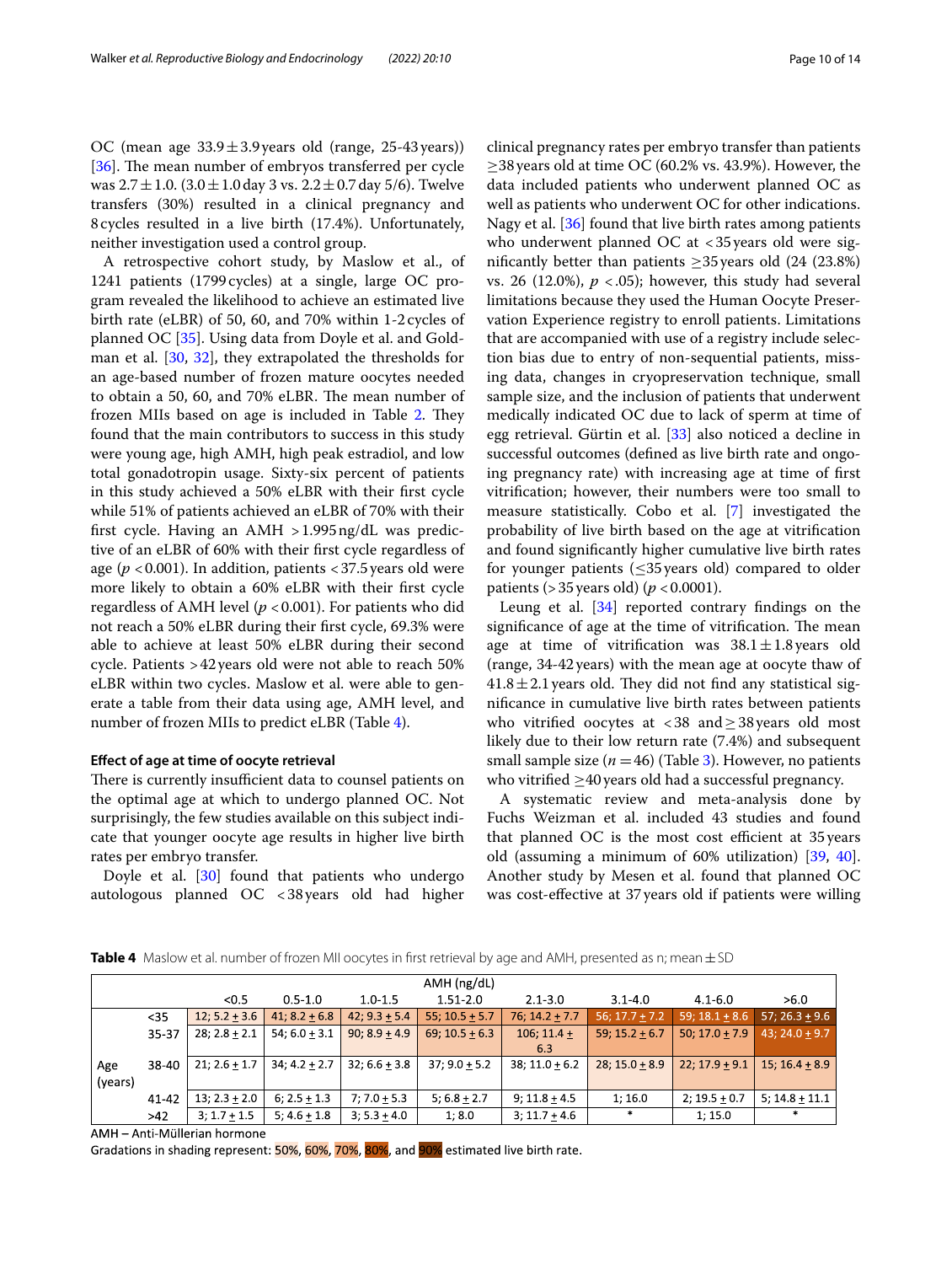to use donor sperm [\[41](#page-13-12)]. Mesen et al. used two separate models to perform a cost-efectiveness analysis based on the time a patient makes the decision to undergo planned OC to attempting conception 3, 5, or 7years later. Model A compared OC to no-OC and assumed that a patient would only attempt to conceive after marriage. Model B compared OC to no-OC and assumed that a patient would attempt to conceive regardless of marital status (willing to use spouse, partner, or donor sperm). Model A patients who used OC were not found to have a substantially better live birth rate  $($  < 10%) when compared to Model A patients who did not undergo planned OC and were awaiting marital status. Model B was found to be the most cost-efective if planned OC was performed at 37years old compared to other Model B patients who did not undergo planned OC and were not awaiting marital status. The probability of live birth rate was 29.7% higher (51.6% live birth rate for OC vs. 21.9% live birth rate for no-OC) and approximately \$9000 more expensive in cost (\$19,493 with OC vs. \$10,943 without OC) [[41](#page-13-12)].

Another study by Devine et al. found that it was more cost-effective for women who were > 38 years old to defer planned OC and to undergo two cycles of IVF [[42\]](#page-13-13). Devine et al. used theoretical models to map out three diferent strategies for 35year old patients who deferred childbearing for personal reasons until 40years old. Strategy 1 (OC) consisted of undergoing 1.2cycles of planned OC (mean number required to obtain 16 MII oocytes at 35years old), attempt spontaneous conception at 40 years old for 6months, 2 oocyte thaw cycles using stored oocytes if no live birth. Strategy 2 (OC/IVF) consisted of undergoing 1.2 cycles of planned OC (mean number required to obtain 16 MII oocytes at 35 years old), attempt spontaneous conception at 40years old for 6months, 2 fresh autologous ART cycles if no live birth, 2 oocyte thaw cycles using stored oocytes if still no live birth. Strategy 3 (no-OC) consisted of no OC at 35years old, attempt spontaneous conception at 40years old for 6months, 2 fresh autologous ART cycles if no live birth. Strategy 1 was found to be the most cost-efective in achieving live birth until 38 years of age when Strategy 3 was most cost-efective, thereby presuming it may be more cost-efective for patients who are considering to undergo planned OC at  $\geq$ 38 years old to try spontaneous conception for 6months then if not pregnant to undergo 2 fresh autologous ART cycles.

# **How many oocytes should be frozen to have a reasonable chance at live birth?**

Few studies have evaluated the number of cryopreserved mature oocytes needed to achieve a live birth. Based on their data, Doyle et al. estimated that to achieve a 70% chance of one live birth in their cohort of 128 autologous thawed/warmed treatment cycles, patients 30-34years old would need 14 MIIs, 35-37years old would need 15 MIIs, and 38-40years old would need 26 MIIs [\[30](#page-13-0)]. Cobo et al. found that 10 or 15 vitrifed oocytes yielded success rates of 42.8% (95% CI=31.7-53.9) and 69.85% (95%  $CI = 57.4-82.2$ ) for cumulative live birth rates, respectively. For women  $\leq$ 35 years old, the cumulative live birth rate plateaued at 24 vitrifed oocytes with a 94.4% [95%  $CI = 84.3 - 100.4$ ] cumulative live birth rate.

Goldman et al. conducted a modeling study from a retrospective analysis of their academic infertility center data. They included 520 fresh autologous cycles using ICSI in patients with only male factor infertility, tubal factor infertility, and/or egg donation. Patients with evidence of hydrosalpinx, diminished ovarian reserve, or utilizing preimplantation genetic testing were excluded from the study. Statistical models that included the percentage of mature eggs expected to survive warming, fertilized and become blastocysts were developed to calculate blastulation potential per mature oocyte retrieved. The probability of any one blastocyst being euploid was calculated using age-specifc data from Reprogenetics. They included data of 520 patients and found that patients 34, 37, and 42 years old would have to freeze 10, 20, and 61 MIIs, respectively, to achieve a 75% chance of having one or more live birth  $[32]$ . The data were used to develop a phone app that can be used to calculate expected live birth rates at diferent ages based on the number of MII eggs frozen [[43](#page-13-14)].

Nagy et al. employed a similar concept using autologous planned OC treatment cycles and found that patients <35years old required 38.8 MIIs to achieve one live birth while patients  $\geq$ 35 years old required 77 MIIs [[36](#page-13-7)]. However, their data included a small sample size for planned OC, nonelective indications for cryopreservation, and conclusions based on calculated values and not actual data.

The ASRM practice committee concluded that there is insufficient evidence to counsel patients on the ideal number of oocytes required to achieve one live birth with planned OC [\[18](#page-12-13)].

# **Utilization of cryopreserved oocytes**

The 2018 study by Cobo et al. also investigated utilization of cryopreserved oocytes [[7\]](#page-12-6). They noticed an increase in the utilization of planned OC from 4 to 22% over the course of the study, from 2007 to 2018. The return rate for patients who used planned OC was 12.1% with a mean storage time of  $2.1 \pm 1.6$  years.

Blakemore et al. studied a 10-15 year follow-up period after planned OC [\[29\]](#page-13-1). Of the 231 patients enrolled only 88 (38.1%) of patients underwent thaw/warming while 136 (58.9%) did not use and 7 (3.0%) transported oocytes to another center with unknown outcome. Rates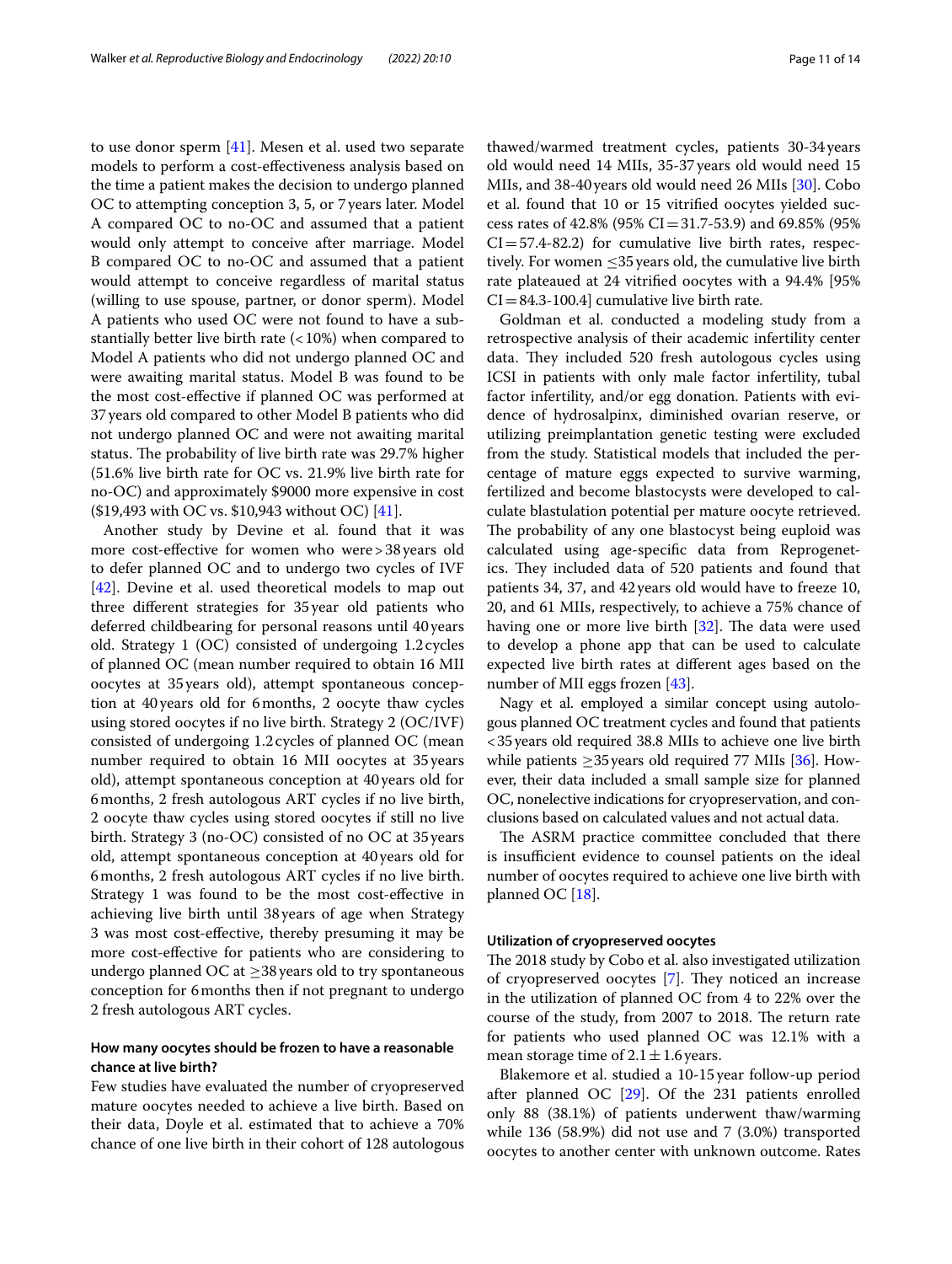of utilization did not differ by age group. They also found that of the 88 patients who utilized their vitrifed oocytes most returned to thaw/warm oocytes with a partner (*n* =55, 62.5%) compared to donor sperm (*n* =33, 37.5%) and this did not difer based on age. Fuchs Weizman et al. also evaluated the utilization of oocytes after planned OC in a systematic review and found that 12.1-15% of oocytes were used 22-58months after freezing [\[39](#page-13-10)].

A recent 2021 study by Leung et al. found a lower return rate of 7.4% over a 14year time-frame [\[34](#page-13-5)]. Patients who were≥38years old at time of vitrifcation were more likely to utilize their cryopreserved oocytes (11.9%) compared to patients  $\langle 38 \rangle$  years old  $(5.6\%) (p \langle 0.0009 \rangle)$ . The average storage duration was  $3.7 \pm 1.7$  years. Most patients who returned to thaw/warm their oocytes had a partner to provide sperm, which sperm source (e.g., partner vs. donor) was not statistically signifcant between groups. The authors did identify that the mean age of first freeze is steadily declining within recent years; however, individuals who have used their frozen eggs have been in older age groups ( $\geq$ 38 years old).

Wafi et al. [\[37\]](#page-13-8) found that 65% of survey respondents who had undergone planned OC anticipated using their oocytes in the future, and the maximum age considered for use of frozen eggs was 45.2years old. 98% of respondents reported that they would recommend planned OC to others. Interestingly, when asked about what they would do about unused cryopreserved oocytes, 62% reported donating them to research and 14% would donate them to other patients.

#### **Obstetrical & Perinatal Outcomes**

There are limited studies on the obstetrical and perinatal outcomes of babies born after planned OC. The limited amount of evidence available conclude that neonatal outcomes are similar between fresh and cryopreserved oocytes in infertile patients [\[31](#page-13-2), [44](#page-13-15)[–47](#page-13-16)].

#### **Efects of BMI, ethnicity, and smoking on planned OC**

There are currently no data available investigating the efects of demographics on planned OC (e.g., ethnicity, body mass index, smoking). Future studies are needed to uncover the potential impact of these factors that may ultimately afect decision-making and counseling.

# **Summary**

Planned OC is a valuable option for patients wishing to attempt to preserve their future fertility. Available data are sparse, so how many cryopreserved oocytes lead to a high likelihood of live birth is still not concretely defned. As expected, due to the impact of age on ovarian reserve and oocyte aneuploidy, patients who undergo planned OC at younger ages have the highest likelihood and potentially require the least number of cycles. There does not appear to be an increase in congenital anomalies with use of planned OC.

Thus far it appears that most patients who undergo planned OC do not return to use them, regardless of age at time of preservation [[29\]](#page-13-1). Surveys of patients who have undergone planned OC and achieved natural conception do not regret undergoing planned OC  $[16]$ . There is currently a strong push by Society for Assisted Reproductive Technology (SART) and ASRM to monitor and report planned OC cycles to accrue more data and help guide management options for future patients [[18](#page-12-13)].

#### **Conclusion**

It is too early to draw any fnal conclusions on outcomes of OC in medical OC and planned OC; however, preliminary data supports that utilization of OC in both groups result in preservation of fertility and subsequent live births in patients who return to use their cryopreserved eggs. Higher oocyte yield, with fewer ovarian stimulation cycles, and higher live birth rates are seen in patients who seek OC at younger ages, reinforcing the importance of age on fertility preservation. There is currently a low utilization rate of cryopreserved oocytes within each group. Less than 10% of medical OC patients and approximately 40% of planned OC patients have returned to use their cryopreserved oocytes, which limits future studies on clinical outcomes. More studies are needed in medical OC and planned OC to help guide counseling and decision-making in patients seeking these services.

#### **Abbreviations**

ACOG : American College of Obstetricians and Gynecologist; ART : Assisted Reproductive Technology; ASRM : American Society of Reproductive Medicine; BMI : Body mass index; eLBR : Estimated live birth rate; ET : Embryo transfer; ICSI : Intracytoplasmic sperm injection; IVF : In vitro fertilization; MII : Metaphase II/mature oocyte; OC : Oocyte cryopreservation; PGT-A : Preimplantation genetic testing for aneuploidy; SART CORS : Society for Assisted Reproductive Technology Clinical Outcomes Reporting System; SEF : Social egg freeze.

#### **Acknowledgements**

None.

#### **Authors' contributions**

Z.W. was responsible for manuscript writing and editing. A.L. was responsible for manuscript editing. E.G. was responsible for supervision and manuscript editing. The authors read and approved the fnal manuscript.

**Funding**

#### None.

#### **Availability of data and materials**

Data sharing not applicable to this article as no datasets were generated or analyzed during the current study.

#### **Declarations**

#### **Ethics approval and consent to participate**

This study did not include human participants and therefore IRB approval was waived.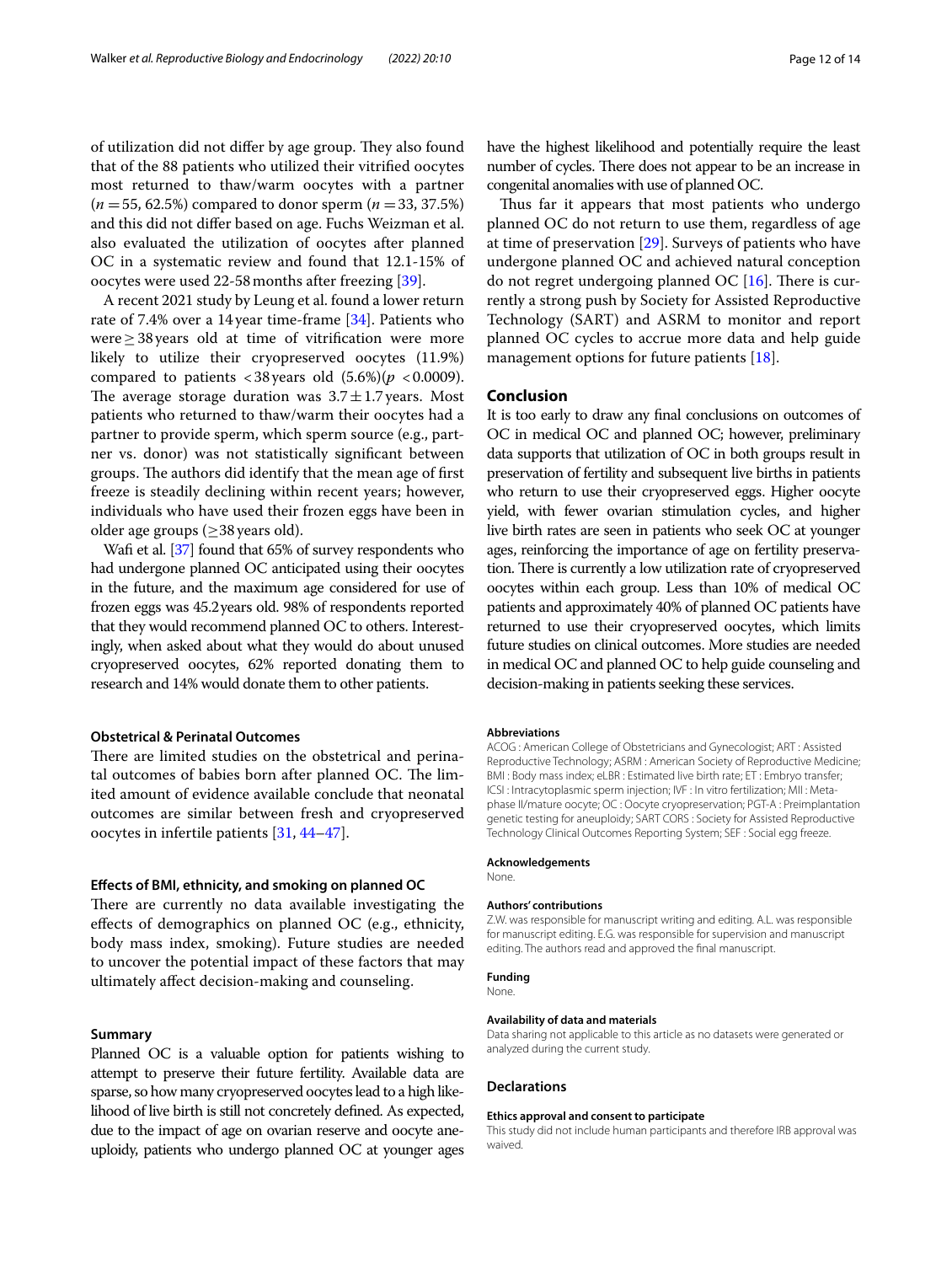**Consent for publication**

Not applicable.

# **Competing interests**

None.

Received: 14 October 2021 Accepted: 21 December 2021 Published online: 07 January 2022

#### **References**

- <span id="page-12-0"></span>1. Chen C. Pregnancy after human oocyte cryopreservation. Lancet. 1986;327(8486):884–6 [cited 2021 Aug 20]. Available from: [https://pub](https://pubmed.ncbi.nlm.nih.gov/2870356/)[med.ncbi.nlm.nih.gov/2870356/](https://pubmed.ncbi.nlm.nih.gov/2870356/).
- <span id="page-12-1"></span>2. Rienzi L, Gracia C, Maggiulli R, Labarbera AR, Kaser DJ, Ubaldi FM, et al. Oocyte, embryo and blastocyst cryopreservation in art: systematic review and meta-analysis comparing slow-freezing versus vitrifcation to produce evidence for the development of global guidance. Hum Reprod Update. 2017;23(2):139–55 [cited 2021 Aug 25]. Available from: [https://](https://pubmed.ncbi.nlm.nih.gov/27827818/) [pubmed.ncbi.nlm.nih.gov/27827818/](https://pubmed.ncbi.nlm.nih.gov/27827818/).
- <span id="page-12-2"></span>3. Pouget O, Scalici E, Hoa-Ferrieres A, Deutsch-Bringer S, Gala A, Dechaud H, et al. Comparaison des issues de transferts d'embryons congelés au Stade blastocyste selon la technique de congélation et le type de préparation endométriale. Gynecol Obstet Fertil. 2015;43(3):219–24 [cited 2021 Aug 25]. Available from: [https://pubmed.ncbi.nlm.nih.gov/25316444/.](https://pubmed.ncbi.nlm.nih.gov/25316444/)
- <span id="page-12-3"></span>4. Oocyte cryopreservation. Obstet Gynecol. 2014;123(1):221–2 [cited 2021 Aug 20]. Available from: [https://journals.lww.com/greenjournal/Fulltext/](https://journals.lww.com/greenjournal/Fulltext/2014/01000/Committee_Opinion_No__584__Oocyte_Cryopreservation.39.aspx) [2014/01000/Committee\\_Opinion\\_No\\_\\_584\\_\\_Oocyte\\_Cryopreservation.](https://journals.lww.com/greenjournal/Fulltext/2014/01000/Committee_Opinion_No__584__Oocyte_Cryopreservation.39.aspx) [39.aspx.](https://journals.lww.com/greenjournal/Fulltext/2014/01000/Committee_Opinion_No__584__Oocyte_Cryopreservation.39.aspx)
- <span id="page-12-4"></span>5. SART. National summary report. Soc Assisted Reprod Technol. 2021; [cited 2019 Feb 13]. Available from: [https://www.sartcorsonline.com/rptCSR\\_](https://www.sartcorsonline.com/rptCSR_PublicMultYear.aspx?reportingYear=2018) [PublicMultYear.aspx?reportingYear](https://www.sartcorsonline.com/rptCSR_PublicMultYear.aspx?reportingYear=2018)=2018.
- <span id="page-12-5"></span>6. Daar J, Benward J, Collins L, Davis J, Davis O, Francis L, et al. Planned oocyte cryopreservation for women seeking to preserve future reproductive potential: an ethics committee opinion. Fertil Steril. 2018;110(6):1022–8 [cited 2021 Aug 20], Available from: [https://pubmed.](https://pubmed.ncbi.nlm.nih.gov/30396539/) [ncbi.nlm.nih.gov/30396539/](https://pubmed.ncbi.nlm.nih.gov/30396539/).
- <span id="page-12-6"></span>7. Cobo A, García-Velasco J, Domingo J, Pellicer A, Remohí J. Elective and Onco-fertility preservation: factors related to IVF outcomes. Hum Reprod. 2018;33(12):2222–31 [cited 2021 Aug 21]. Available from: [https://pub](https://pubmed.ncbi.nlm.nih.gov/30383235/)[med.ncbi.nlm.nih.gov/30383235/](https://pubmed.ncbi.nlm.nih.gov/30383235/).
- <span id="page-12-7"></span>8. Hodes-Wertz B, Druckenmiller S, Smith M, Noyes N. What do reproductive-age women who undergo oocyte cryopreservation think about the process as a means to preserve fertility? Fertil Steril. 2013;100(5) [cited 2021 Aug 21]. Available from: [https://pubmed.ncbi.nlm.nih.gov/23953](https://pubmed.ncbi.nlm.nih.gov/23953326/) [326/](https://pubmed.ncbi.nlm.nih.gov/23953326/)
- 9. Tozzo P, Fassina A, Nespeca P, Spigarolo G, Caenazzo L. Understanding social oocyte freezing in Italy: a scoping survey on university female students' awareness and attitudes. Life Sci Soc Policy. 2019;15(1) [cited 2021 Aug 26]. Available from: [https://pubmed.ncbi.nlm.nih.gov/31049743/.](https://pubmed.ncbi.nlm.nih.gov/31049743/)
- 10. Daniluk JC, Koert E, Cheung A. Childless women's knowledge of fertility and assisted human reproduction: identifying the gaps. Fertil Steril. 2012;97(2):420–6 [cited 2021 Aug 26]. Available from: [https://pubmed.](https://pubmed.ncbi.nlm.nih.gov/22192349/) [ncbi.nlm.nih.gov/22192349/](https://pubmed.ncbi.nlm.nih.gov/22192349/).
- 11. Lampic C, Svanberg AS, Karlström P, Tydén T. Fertility awareness, intentions concerning childbearing, and attitudes towards parenthood among female and male academics. Hum Reprod. 2006;21(2):558–64 [cited 2021 Aug 26]. Available from: [https://pubmed.ncbi.nlm.nih.gov/](https://pubmed.ncbi.nlm.nih.gov/16293651/) [16293651/.](https://pubmed.ncbi.nlm.nih.gov/16293651/)
- <span id="page-12-8"></span>12. Peterson BD, Pirritano M, Tucker L, Lampic C. Fertility awareness and parenting attitudes among American male and female undergraduate university students. Hum Reprod. 2012;27(5):1375–82 [cited 2021 Aug 26]. Available from: [https://pubmed.ncbi.nlm.nih.gov/22407698/.](https://pubmed.ncbi.nlm.nih.gov/22407698/)
- <span id="page-12-9"></span>13. Kahlor LA, Mackert M. Perceptions of infertility information and support sources among female patients who access the internet. Fertil Steril. 2009;91(1):83–90 [cited 2021 Aug 21]. Available from: [https://pubmed.](https://pubmed.ncbi.nlm.nih.gov/18243181/) [ncbi.nlm.nih.gov/18243181/](https://pubmed.ncbi.nlm.nih.gov/18243181/).
- <span id="page-12-10"></span>14. Fritz R, Klugman S, Lieman H, Schulkin J, Taouk L, Castleberry N, et al. Counseling patients on reproductive aging and elective fertility

preservation—a survey of obstetricians and gynecologists' experience, approach, and knowledge. J Assist Reprod Genet. 2018;35(9):1613–21 [cited 2021 Aug 21]. Available from: [https://pubmed.ncbi.nlm.nih.gov/](https://pubmed.ncbi.nlm.nih.gov/30073435/) [30073435/.](https://pubmed.ncbi.nlm.nih.gov/30073435/)

- <span id="page-12-11"></span>15. Baldwin K, Culley L, Hudson N, Mitchell H, Lavery S. Oocyte cryopreservation for social reasons: demographic profle and disposal intentions of UK users. Reprod BioMed Online. 2015;31(2):239–45 [cited 2021 Aug 21]. Available from: <https://pubmed.ncbi.nlm.nih.gov/26099440/>.
- <span id="page-12-24"></span>16. Jones BP, Kasaven L, L'Heveder A, Jalmbrant M, Green J, Makki M, et al. Perceptions, outcomes, and regret following social egg freezing in the UK; a cross-sectional survey. Acta Obstet Gynecol Scand. 2020;99(3):324–32 [cited 2021 Aug 21]. Available from: [https://pub](https://pubmed.ncbi.nlm.nih.gov/31667820/)[med.ncbi.nlm.nih.gov/31667820/](https://pubmed.ncbi.nlm.nih.gov/31667820/).
- <span id="page-12-12"></span>17. Inhorn MC, Birenbaum-Carmeli D, Westphal LM, Doyle J, Gleicher N, Meirow D, et al. Ten pathways to elective egg freezing: a binational analysis. J Assist Reprod Genet. 2018;35(11):2003–11 [cited 2021 Aug 21]. Available from: <https://pubmed.ncbi.nlm.nih.gov/30074130/>.
- <span id="page-12-13"></span>18. Evidence-based outcomes after oocyte cryopreservation for donor oocyte in vitro fertilization and planned oocyte cryopreservation: a guideline. Fertil Steril. 2021;116(1):36–47 [cited 2021 Aug 20]. Available from: [https://pubmed.ncbi.nlm.nih.gov/34148587/.](https://pubmed.ncbi.nlm.nih.gov/34148587/)
- <span id="page-12-14"></span>19. Letourneau JM, Melisko ME, Cedars MI, Rosen MP. A changing perspective: improving access to fertility preservation. Nat Rev Clin Oncol. 2011;8(1):56–60 [cited 2021 Aug 21]. Available from: [https://pubmed.](https://pubmed.ncbi.nlm.nih.gov/20736926/) [ncbi.nlm.nih.gov/20736926/.](https://pubmed.ncbi.nlm.nih.gov/20736926/)
- <span id="page-12-19"></span>20. Kawwass JF, Shandley LM, Boulet SL, Hipp HS. Oncologic oocyte cryopreservation: national comparison of fertility preservation between women with and without cancer. J Assist Reprod Genet. 2020;37(4):883–90 [cited 2021 Aug 21]. Available from: /pmc/articles/ PMC7183023/.
- <span id="page-12-18"></span>21. Marklund A, Eloranta S, Wikander I, Kitlinski ML, Lood M, Nedstrand E, et al. Efficacy and safety of controlled ovarian stimulation using GnRH antagonist protocols for emergency fertility preservation in young women with breast cancer - a prospective nationwide Swedish multicenter study. Hum Reprod. 2020;35(4):929–38 [cited 2021 Nov 28]. Available from: /pmc/articles/PMC7192532/.
- <span id="page-12-15"></span>22. De Moraes CC, Marinho VFW, Campos ALM, De Souza GJ, De Sousa Xavier ÉB, Caetano JPJ, et al. Oocyte cryopreservation for future fertility: comparison of ovarian response between cancer and non-cancer patients. J Bras Reprod Assist. 2019;23(2):91–8 [cited 2021 Nov 28]. Available from: /pmc/articles/PMC6501752/.
- <span id="page-12-20"></span>23. Pereira N, Kelly AG, Stone LD, Witzke JD, Lekovich JP, Elias RT, et al. Gonadotropin-releasing hormone agonist trigger increases the number of oocytes and embryos available for cryopreservation in cancer patients undergoing ovarian stimulation for fertility preservation. Fertil Steril. 2017;108(3):532–8 [cited 2021 Nov 28]. Available from: [https://](https://pubmed.ncbi.nlm.nih.gov/28865552/) [pubmed.ncbi.nlm.nih.gov/28865552/.](https://pubmed.ncbi.nlm.nih.gov/28865552/)
- <span id="page-12-21"></span>24. Quinn MM, Cakmak H, Letourneau JM, Cedars MI, Rosen MP. Response to ovarian stimulation is not impacted by a breast cancer diagnosis. Hum Reprod. 2017;32(3):568–74 [cited 2021 Aug 21]. Available from: [https://pubmed.ncbi.nlm.nih.gov/28122888/.](https://pubmed.ncbi.nlm.nih.gov/28122888/)
- <span id="page-12-16"></span>25. Schon SB, Shapiro M, Gracia C, Senapati S. Medical and elective fertility preservation: impact of removal of the experimental label from oocyte cryopreservation. J Assist Reprod Genet. 2017;34(9):1207–15 [cited 2021 Nov 28]. Available from: [https://pubmed.ncbi.nlm.nih.gov/28656](https://pubmed.ncbi.nlm.nih.gov/28656539/) [539/.](https://pubmed.ncbi.nlm.nih.gov/28656539/)
- <span id="page-12-17"></span>26. Specchia C, Baggiani A, Immediata V, Ronchetti C, Cesana A, Smeraldi A, et al. Oocyte cryopreservation in oncological patients: eighteen years experience of a tertiary care referral center. Front Endocrinol (Lausanne). 2019;10:600 [cited 2021 Nov 21]. Available from: /pmc/ articles/PMC6733913/.
- <span id="page-12-22"></span>27. Turan V, Quinn MM, Dayioglu N, Rosen MP, Oktay K. The impact of malignancy on response to ovarian stimulation for fertility preservation: a meta-analysis. Fertil Steril. 2018;110(7):1347–55 [cited 2021 Aug 21]. Available from: <https://pubmed.ncbi.nlm.nih.gov/30503134/>.
- <span id="page-12-23"></span>28. Lyttle Schumacher B, Grover N, Mesen T, Steiner A, Mersereau J. Modeling of live-birth rates and cost-efectiveness of oocyte cryopreservation for cancer patients prior to high- a nd low-risk gonadotoxic chemotherapy. Hum Reprod. 2017;32(10):2049–55 [cited 2021 Nov 28]. Available from: /pmc/articles/PMC5850300/.